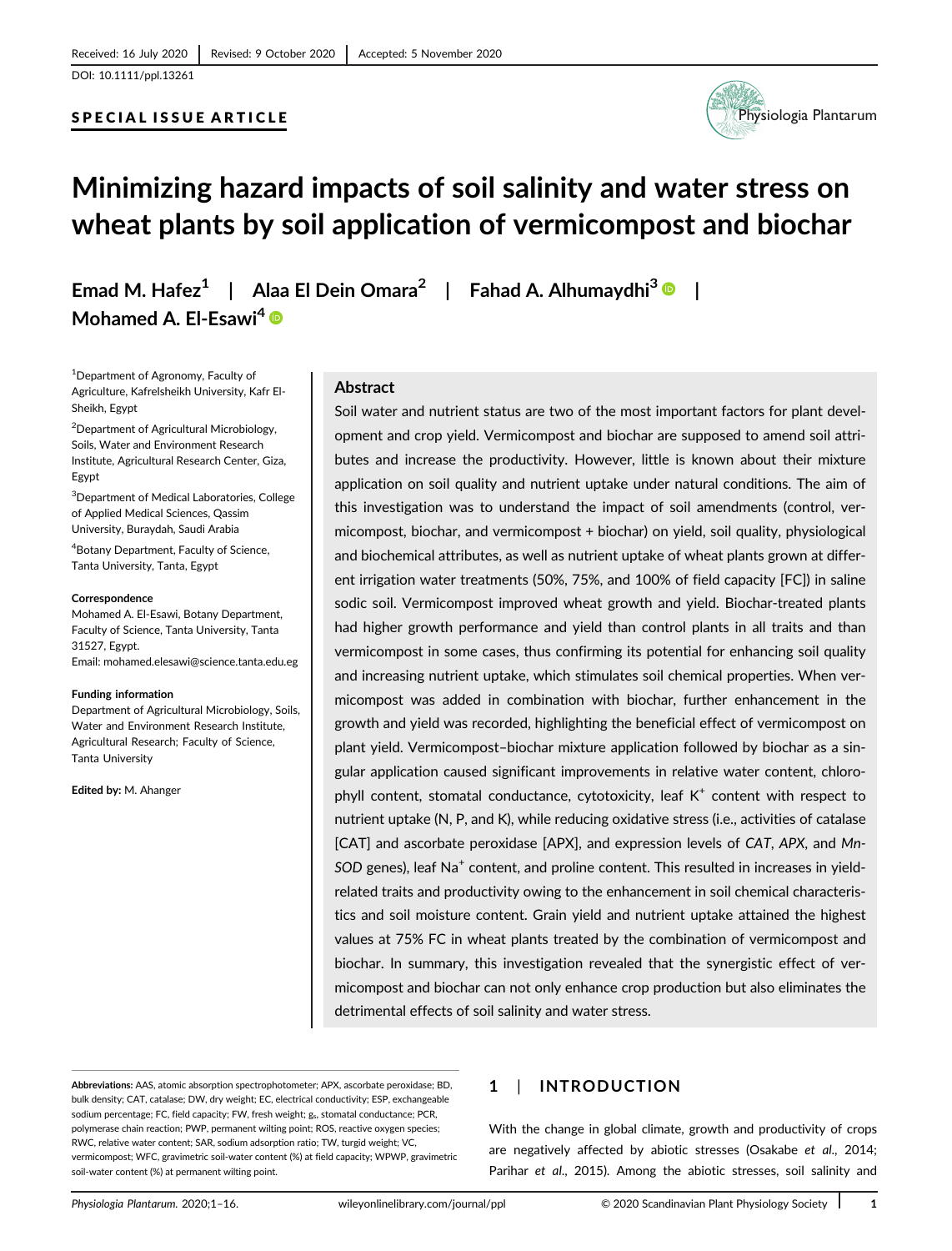2 HAFEZ ET AL. Physiologia Plantarum

drought are two of the utmost threat influencing agrarian zones, derived from the intensifying use of saline water and unsuitable agronomic practices. At the world level, approximately  $800 \times 10^6$  Mha of land is influenced by salt with an annual raise of approximately 1%– 2% (FAO Land and Nutrition Management Service, 2008; Munns and Tester, 2008). Among saline soils, saline-sodic soils are extremely nonproductive which might be due to the impact of both sodicity and salinity on soil characteristics (Rehman et al., 2016). Soils with high salt concentrations disrupt plants' physiological and biochemical attributes (Qadir et al., 2014). Saline soils diminish the microbial activity and biomass (Ramlow et al., 2019). The lower productivity of saline soils could be attributed not only to their salt toxicity but also arising from the low availability of organic matter and minerals, particularly N, P, and K (Ramlow et al., 2019). Concerns about the risks of salinity, eco-friendly quality, and productivity of agro-ecosystems have highlighted the requirement to develop management cultural practices that conserve soil resources. Attaining an appropriate moderator or stress relievers allowing plants to grow better on saline soil is crucial.

Water deficit affects plant yield and growth (Bodner et al., 2015). It reduced photosynthesis, nutrients uptake, leaf water content, and growth of plants (Tardieu et al., 2014; Noman et al., 2015; Siddiqui et al., 2015). Water deficit causes oxidative stress via the overproduction of reactive oxygen species (ROS) (Abbasi et al., 2017; Anjum et al., 2017). Currently, various physiological and molecular genetic approaches are being used to cope with water deficit (El-Esawi and Sammour, 2014; El-Esawi et al., 2016, 2018, 2019; El-Esawi, 2017; Vwioko et al., 2017). However, those strategies are labor-intensive, time-consuming, and costly (Hafez et al., 2014; Chandra et al., 2018). Therefore, using organic compounds as soil amendment is a developing practice.

Application of organic fertilization amends soil structure and augments the availability of mineral elements, increasing the soil productivity and quality, and is also cheaper than synthetic fertilizers (Ayyobi et al., 2014). A well-known strategy to enhance the health of degraded soils is vermicompost (VC) amendment. Vermicomposting is resulting from the decomposition process of organic material by earthworms (Song et al., 2014) and it is giving a soil with a good physical structure in a form easily taken by plants (Doan et al., 2014). Recently, studies revealed that vermicomposting amendments could improve soil quality and production by enhancing the chemical traits of the soil, augmenting the amount of plant-available nutrients, improving soil biological activities, and boosting crop yield (Goswami et al., 2017).

Biochar is a carbon-rich organic material generated from biological matter pyrolysis under low oxygen conditions or no supply of oxygen (Gul et al., 2015). It is an organic matter conditioner able to enhance carbon sequestration and organic and inorganic pollutants immobilization (Akoto-Danso et al., 2019), and constitutes an important way of soil regeneration (Luo et al., 2017). Biochar also facilitates increasing mineral supply and soil organic matter content, resulting in soils with higher nutrients content (Agegnehu et al., 2017; Alvarez-Campos et al., 2018). Moreover, biochar promotes microbial growth and soil enzymes' activity (Lehmann et al., 2011; Zhao et al., 2013). Previous studies revealed that biochar effectively promoted the growth and yield of salt-stressed wheat plants (Oppong et al., 2019) and also enhanced the yield of numerous crops grown in water-deficit conditions, including sweet melon, soybean, and maize (Shah et al., 2017; Ramlow et al., 2019). Nevertheless, due to the low labile nutrients content in biochar, VCs can be utilized as complementary materials. Hence, the co-application of biochar and VC synergistically affects the structure of microbial communities and soil nutrients. Previous researches also revealed that biochar can be utilized with VC to enhance its stability and decrease the solubility of organic matter (Doan et al., 2013).

Wheat (Triticum aestivum L.) represents the most important cereal used in human nutrition. Wheat production requires additional irrigations for getting the optimum yield in arid and semi-arid regions (Wang et al., 2015; Tari, 2016). Water deficit represents a bottleneck for the production of wheat in these areas (Zhang et al., 2017). To overcome water resources scarcity, water-saving scheduling was used to enhance wheat production under limited water conditions. Additionally, soil degradation due to the effect of salinity is increasing in arid and semi-arid areas (Tari, 2016), which adversely affect wheat production.

In light of these considerations, little information is available on the integrative application of biochar in the presence of VC as valuable soil amendments relieving plants from water-induced stresses and alleviating the soil degradation due to salinization. The investigation is based on the hypothesis that the synergistic use of biochar and VC ameliorates water stress by improving soil chemical attributes, and physiological and biochemical traits in wheat plants. To the best of our knowledge, no experiments have investigated the integrative impacts of VC and biochar on soil chemical properties, physiological and biochemical attributes as well as nutrients uptake of wheat under water-stress condition in saline sodic soil. Therefore, this study was carried out to prove this hypothesis and fill this knowledge gap. The results of this study will open new research prospects to maintain a good yield despite the environmental stressors in the climate change scenario.

## 2 | MATERIALS AND METHODS

#### 2.1 | Experimental site and growth conditions

The experiment was conducted in a lysimeter to test the effect of water stress and soil salinity on grain yield, nutrient uptake, and soil properties in wheat (cultivar "Misr 1"). The experiment was conducted in 2018/2019, from 27 November to 24 April and repeated in 2019/2020, from November 29 to April 28 at Sakha Agricultural Research Station, Kafr El-Sheikh Government (30°3'N latitude, 31°3'E longitude), Egypt. During the wheat growth cycles from November to April, the meteorological results were received from the agrometeorological station adjacent to the experimental locations and are shown in Table 1.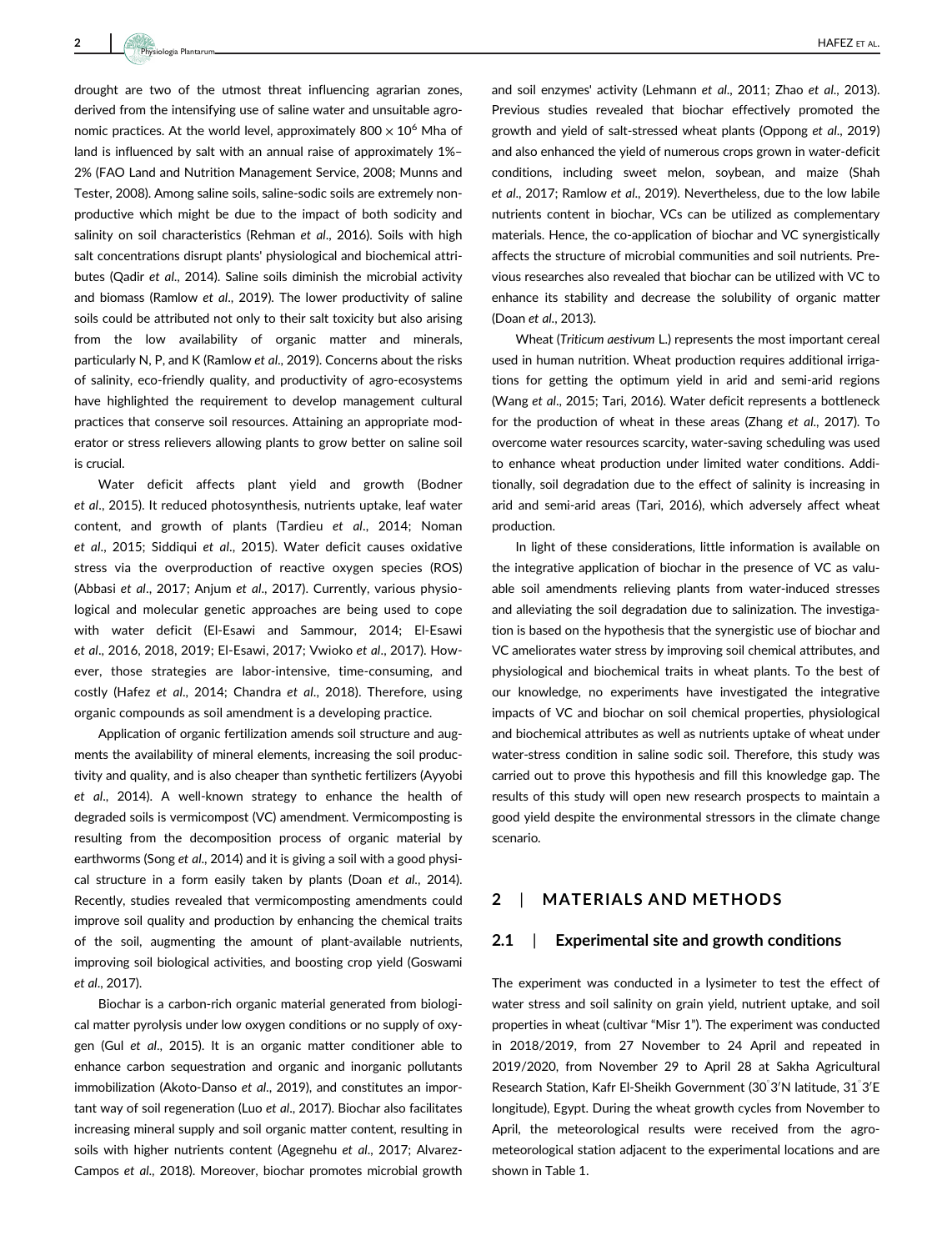TABLE 1 Sakha station meteorological data during the growing seasons of 2018–2019 and 2019–2020

| Year       | 2018/2019          |            |               |               | 2019/2020        |      |               |               |
|------------|--------------------|------------|---------------|---------------|------------------|------|---------------|---------------|
|            | Temperature $(°C)$ |            |               |               | Temperature (°C) |      |               |               |
| Month      | Max                | <b>Min</b> | Rainfall (mm) | <b>RH (%)</b> | Max              | Min  | Rainfall (mm) | <b>RH (%)</b> |
| <b>Dec</b> | 24.5               | 13.2       | 1.10          | 35.1          | 23.2             | 12.4 | 0.54          | 32.7          |
| Jan        | 22.3               | 10.3       | 3.10          | 46.2          | 20.3             | 11.1 | 3.32          | 42.4          |
| Feb        | 21.4               | 9.7        | 6.40          | 44.3          | 20.6             | 10.7 | 6.85          | 43.1          |
| Mar        | 23.7               | 13.8       | 0.50          | 43.8          | 22.5             | 12.5 | 0.63          | 44.8          |
| April      | 24.8               | 14.9       | 0.00          | 52.7          | 25.7             | 16.6 | 0.00          | 52.5          |
| May        | 29.2               | 16.5       | 0.00          | 62.9          | 28.8             | 17.8 | 0.00          | 64.3          |

Abbreviation: RH, relative humidity.

## 2.2 | Experimental design and agronomic practices

The randomized complete experimental design (plots of 0.455  $m<sup>2</sup>$  area and 0.6 m depth with 0.1 m gravel filter) consisted of water stress treatments by irrigation at 50%, 75%, and 100% of field capacity (FC) from the depth 0–30 cm, as well as soil amendments including control, VC, biochar, and VC + biochar. Each plot contained 10 plants, and three plots for each treatment were provided (representing each a biological replicate). Plants were randomly picked in every plots for all analyses described below. VC (4% W:W of soil; about 3.95 kg/plot) and biochar (1% W:W of soil; about 0.95 kg/plot) as well as their interactions were mixed with the soil in the top 20-cm layer before wheat sowing. Seeds were planted at a seeding rate of 142.8 kg ha $^{\rm -1}$ . Phosphorus fertilizers were applied during the soil preparations in a super phosphate form (15% P<sub>2</sub>O<sub>5</sub>) at 35 kg P<sub>2</sub>O<sub>5</sub> ha<sup>-1</sup> rate. Potassium fertilizers were also applied directly before the first irrigation in a potassium sulfate form (48% K<sub>2</sub>O) at 57 kg K<sub>2</sub>O ha<sup>-1</sup> rate. Nitrogen fertilizers were applied directly before the first and second irrigations in a urea form (46.5% N) at 180 kg N ha<sup>-1</sup> rate. Other agronomic approaches such as the protection of wheat plants from diseases or weeds were achieved in a timely manner.

#### 2.3 | VC characterization

VC was made in vermicomposting bins  $(100 \times 120 \times 50 \text{ cm})$ . Crop residues (rice and maize straw) were utilized as materials for VC. Cow manure and green waste were used as worm feeds. The earthworm species (Eisenia fetida and Dendrobaena veneta) were inoculated (Joshi et al., 2015). VC was brought from the Agricultural Research Center, Giza, Egypt. The moisture content was maintained at 80% (volume) through the vermicomposting process (2 months). The prepared VC had an organic matter content of 42%, electrical conductivity (EC) 3.8 dS m $^{-1}$ , total N 2.1%, total P 7.8%, total K 0.5%, pH 7.4, and polyphenol 8.4%; water holding capacity  $150 \pm 12.23$ ; and C  $18.3 \pm 1.36$ %. The VC was applied to the soil at the rate of 10.0 ton ha<sup>-1</sup>. Neither the control treatments nor the individual biochar treatments received VC.

#### 2.4 | Biochar characterization

The biochar used in the present study was prepared through the slow pyrolysis of corn stalk and rice husk  $(1:1)$  at 350°C under oxygendepleted conditions with a mean residence time of 3 h (Odesola and Owoseni, 2010). The characteristics of biochar are: EC (1:5 biochar: water extract)  $2.05 \pm 0.01$  dS m<sup>-1</sup>; pH (1:5 biochar: water extract) 7.90  $\pm$  0.02; specific surface area 37.0  $\pm$  2.13 m<sup>2</sup> g<sup>-1</sup>; CaCO<sub>3</sub> 1.4  $\pm$  0.03%; bulk density (BD)  $0.20 \pm 0.03$  g cm<sup>-3</sup>; moisture content  $11.4 \pm 1.09\%$ ; water holding capacity 139 ± 12.23%; P 2.2 ± 0.83%; N 1.9 ± 2.91%; and K 2.9  $\pm$  1.42%. Prior to its application, the prepared biochar was ground and sieved through  $\sim$ 2 mm mesh. One week prior to planting and during the tillage process, biochar was broadcasted to each plot and mixed thoroughly with the soil (0–20 cm depth) at a rate of 1 kg biochar m<sup>-2</sup>, which is equivalent to 10 ton ha<sup>-1</sup>. Neither the control treatments nor the individual VC treatments received biochar.

#### 2.5 | Soil physicochemical properties

Prior to seed sowing, soil samples were collected at 0–30 cm depth using an auger to document the physicochemical properties of the experimental soil. Soil samples were air-dried and passed through a 2-mm sieve for physicochemical properties analysis as shown in Table 2. Soil samples were taken from the surface layer in each plot before planting and after harvesting. EC (dS m<sup>-1</sup>) and soluble ions were determined in soil extract according to Page (1982). Soil BD was determined before experiment and at the end of the experiment for each treatment using the core method according to Klute (1986). Soil moisture constants before planting in the growing seasons 2018–2019 and 2019–2020 are indicated in Table 3. At wheat harvest, soil samples were collected at 0–30 cm depth using an auger. Soil samples were airdried and passed through a 2-mm sieve for chemical characteristics analyses. The concentration (meq L<sup>-1</sup>) of K<sup>+</sup>, Na<sup>+</sup>, Mg<sup>2+</sup>, and Ca<sup>2+</sup> ions was estimated in the soil paste extract using atomic absorption spectrophotometer (AAS; Perkin Elmer 3300) (Sparks et al. 1996). Exchangeable sodium percentage (ESP) was estimated following the formula suggested by Seilsepour and Rashidi (2008):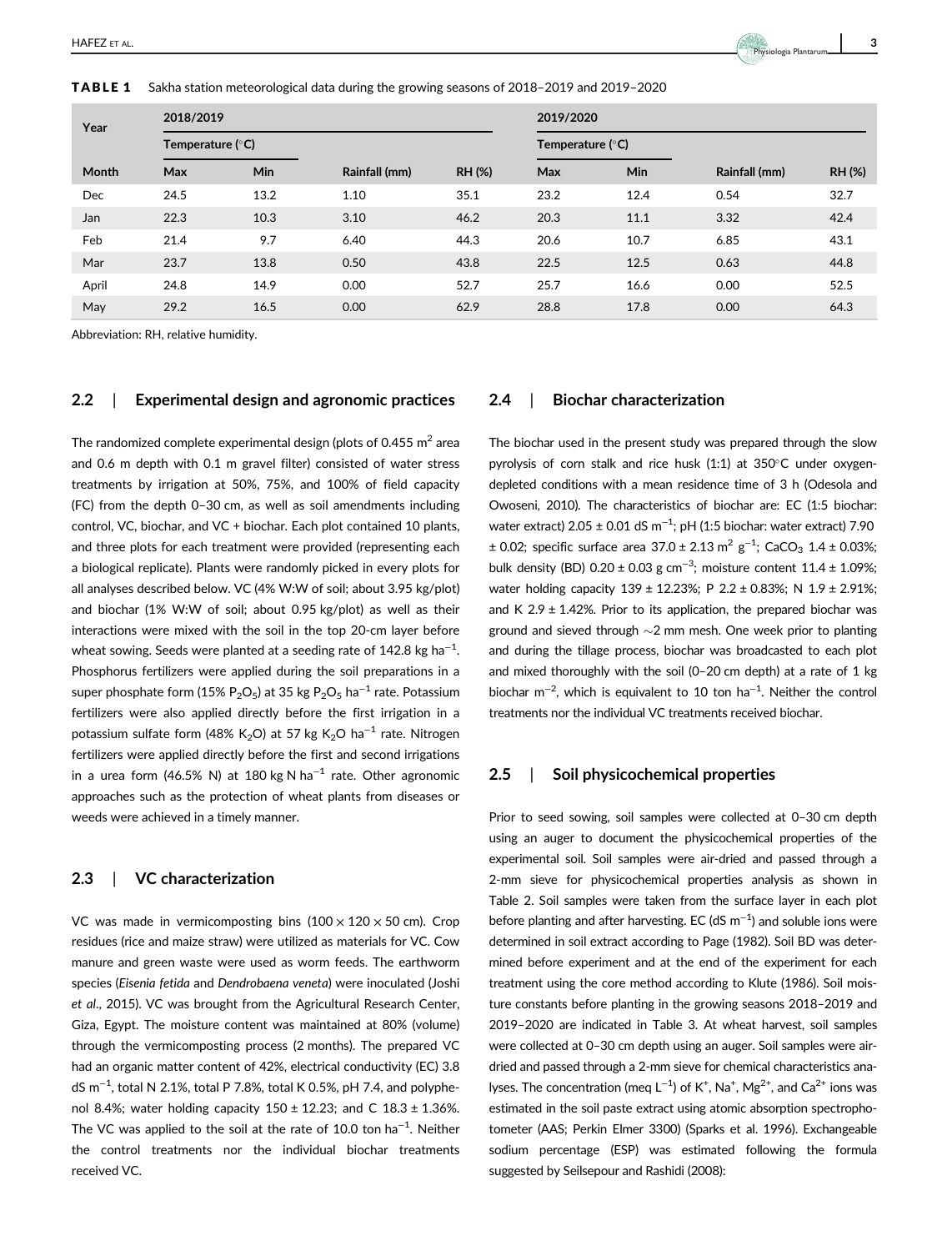where SAR (sodium adsorption ratio) was estimated using the following equation as described by (United States Department of Agriculture, 1954):

| TABLE 2 | Experimental soil physicochemical characteristics before |
|---------|----------------------------------------------------------|
|         | planting in 2018–2019 and 2019–2020 growing seasons      |

| Character                                               | 2018/2019               | 2019/2020                         |
|---------------------------------------------------------|-------------------------|-----------------------------------|
| pH (1:2.5 soil: water suspension)                       | $8.15 \pm 0.02^{\rm a}$ | $8.08 \pm 0.03$                   |
| Electrical conductivity (EC, dS $m^{-1}$ ) <sup>b</sup> | $4.33 \pm 0.01$         | $4.12 \pm 0.02$                   |
| Soil organic matter (g $kg^{-1}$ )                      | $11.6 \pm 0.03$         | $11.8 \pm 0.05$                   |
| ESP <sup>c</sup> (%)                                    | $20.20 \pm 0.42$        | $17.49 \pm 0.32$                  |
| Particle size distribution (%)                          |                         |                                   |
| Sand                                                    |                         | $27.22 \pm 1.88$ $27.17 \pm 1.98$ |
| Silt                                                    |                         | $25.23 \pm 2.02$ $25.55 \pm 1.99$ |
| Clay                                                    |                         | $47.55 \pm 2.32$ $47.28 \pm 2.03$ |
| Texture grade                                           | Clayey                  | Clayey                            |
| Soluble cations (meg $L^{-1}$ ) <sup>b</sup>            |                         |                                   |
| $Ca2+$                                                  | $8.62 \pm 0.94$         | $9.89 \pm 0.87$                   |
| $Mg^{2+}$                                               | $3.87 \pm 1.11$         | $4.05 \pm 1.32$                   |
| $Na+$                                                   | $23.36 \pm 2.06$        | $21.25 \pm 3.08$                  |
| $K^+$                                                   | $0.48 \pm 0.02$         | $0.51 \pm 0.02$                   |
| SAR (%)                                                 | $9.34 \pm 0.30$         | $8.05 \pm 0.29$                   |
| Soluble anions (meg $L^{-1}$ ) <sup>b</sup>             |                         |                                   |
| CO <sub>3</sub> <sup>2–</sup>                           | nd                      | nd                                |
| HCO <sub>3</sub>                                        | $3.44 \pm 0.56$         | $3.65 \pm 0.68$                   |
| $CI^{-}$                                                |                         | $26.75 \pm 1.11$ $22.75 \pm 1.15$ |
| $SO_4^2$ <sup>-</sup>                                   | $17.35 \pm 3.03$        | $13.63 \pm 3.04$                  |
| Available macronutrients (mg $kg^{-1}$ )                |                         |                                   |
| N                                                       | $10.65 \pm 0.91$        | $11.55 \pm 1.71$                  |
| P                                                       | $9.74 \pm 1.33$         | $9.98 \pm 1.54$                   |
| К                                                       | $355 \pm 26.42$         | $394 \pm 24.33$                   |

Abbreviation: SAR, sodium adsorption ratio, nd, not detected <sup>a</sup>Standard deviation.

**bMeasured in soil paste extract.** 

c Exchangeable sodium percentage.

$$
SAR = [Na^+] / \sqrt{\frac{([Ca^{2^+}] + [Mg^{2^+}])}{2}}
$$

where Na<sup>+</sup>, Ca<sup>2+</sup>, and Mg<sup>2+</sup> were expressed in meq  $L^{-1}$ .

## 2.6 | Soil moisture constants

From the soil depth 0–30 cm, the volume of water deposited in the rhizosphere between FC and the permanent wilting point (PWP) is indicated in Table 3. ASW was determined using the following equation:

$$
\mathsf{ASW} = (\mathsf{WFC} - \mathsf{WPWP}) \times \mathsf{Bd} \times \mathsf{V}
$$

where WFC and WPWP are the gravimetric soil-water content (%) at FC and PWP, respectively. Bd indicates the value of soil BD (g cm<sup>-3</sup>) and V refers to the soil layer volume  $(m^3)$  at the depth of the root zone which was estimated to be different three times (i.e., June, July, and August) during 2018–2019 and 2019–2020 growing seasons as reported by Garcia (1978) and Klute (1986).

## 2.7 | Biochemical analysis and  $Na<sup>+</sup>$  and  $K<sup>+</sup>$  ions in wheat leaves

Ascorbate peroxidase (APX) and catalase (CAT) enzyme activities were determined following the procedures mentioned by Nakano and Asada (1981) and Rao et al. (1997). Enzyme activity was expressed as μM  $H<sub>2</sub>O<sub>2</sub>$  min<sup>-1</sup> g<sup>-1</sup> fresh weight (FW). The cytotoxicity of aqueous leaf extracts and cell viability were determined using the 3-(4,5-dimethylthiazol-2-yl)-2,5-diphenyl-2H-tetrazolium bromide (MTT) method as reported by El-Esawi et al. (2017). Na<sup>+</sup> and  $K^+$  contents were estimated using AAS (Perkin Elmer 3300) according to Cottenie (1980) and Temmingho and Houba (2004). All parameters were measured in three biological replicates.

#### 2.8 | Chlorophyll and carotenoid content

According to the procedures of Mousa et al. (2007), 0.1 g of fresh leaf tissue representing one leaf per plant per replicate was ground with

| <b>TABLE 3</b> Constants of soil moisture before planting in 2018–2019 and 2019–2020 growing seasons |
|------------------------------------------------------------------------------------------------------|
|------------------------------------------------------------------------------------------------------|

| Year      | Soil depth (cm) | FC (%)           | <b>PWP (%)</b>   | <b>ASW (%)</b>   | BD (g cm <sup>-3</sup> ) | TP (%)           |
|-----------|-----------------|------------------|------------------|------------------|--------------------------|------------------|
| 2018/2019 | $0 - 20$        | $40.15 \pm 0.02$ | $20.76 \pm 0.02$ | $19.39 \pm 0.02$ | $1.41 \pm 0.02$          | $47.00 \pm 1.70$ |
|           | $20 - 40$       | $37.27 \pm 0.06$ | $20.21 \pm 0.01$ | $17.06 \pm 0.01$ | $1.45 \pm 0.04$          | $45.00 \pm 1.47$ |
|           | $40 - 60$       | $36.45 \pm 0.02$ | $19.76 \pm 0.01$ | $16.69 \pm 0.05$ | $1.48 \pm 0.03$          | $44.00 \pm 0.70$ |
| 2019/2020 | $0 - 20$        | $43.01 \pm 0.05$ | $17.43 \pm 0.02$ | $25.58 \pm 0.04$ | $1.37 \pm 0.05$          | $48.00 \pm 2.77$ |
|           | $20 - 40$       | $42.33 \pm 0.02$ | $18.65 \pm 0.02$ | $23.68 \pm 0.05$ | $1.40 \pm 0.03$          | $47.00 \pm 2.50$ |
|           | $40 - 60$       | $42.32 \pm 0.02$ | $19.21 \pm 0.04$ | $20.67 \pm 0.02$ | $1.44 \pm 0.02$          | $46.00 \pm 1.86$ |

Abbreviations: ASW, available soil water; BD, bulk density; FC, field capacity; PWP, permanent wilting point; TP, total porosity.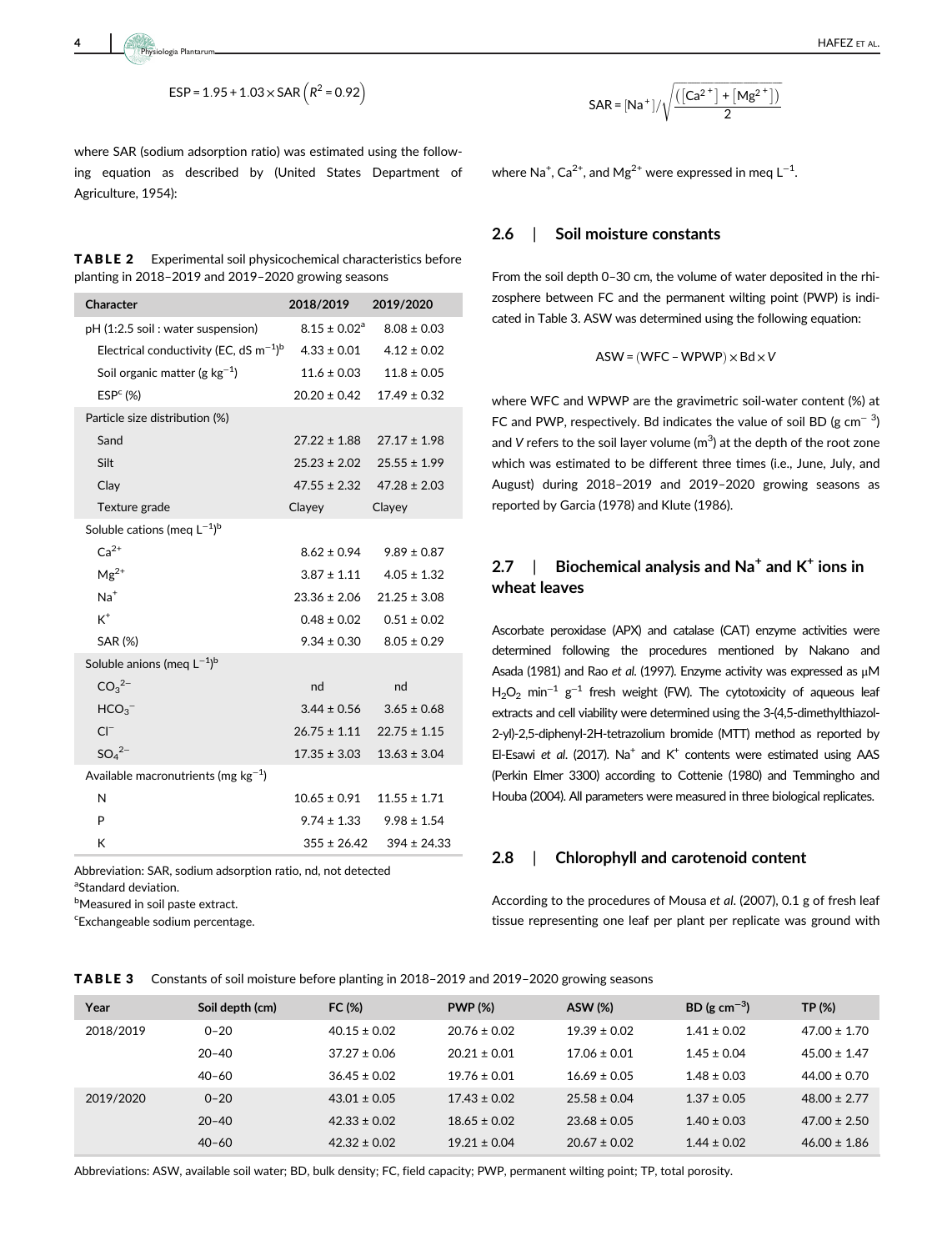5 ml acetone 80% then centrifugated at 13,000 rpm for 10 min. The absorbance of the supernatant was read at 645, 663, and 470 nm to estimate the contents of chlorophyll a, chlorophyll b, total chlorophyll, and carotenoid. These parameters were measured in three biological replicates.

## 2.9 | Free proline content, stomatal conductance, and leaf relative water content

Free proline content in leaves was estimated following the procedures of Bates et al. (1973) and was expressed as µmol proline  $g^{-1}$ FW. Stomatal conductance  $(g_s)$  was determined on fully expanded flag leaves (one leaf per plant per replicate) from the abaxial surface as mmol  $\rm H_2O$  m $^{-2}$  s $^{-1}$ . FW, turgid weight (TW), and dry weight (DW) of leaves were estimated. Leaf relative water content (RWC) was then estimated using the following equation; all parameters were measured in three biological replicates (Barrs and Weatherly, 1962):

Leaf RWC $(\%) = (FW - DW)/(TW - DW) \times 100$ 

#### 2.10 | Yield and yield components

At the maturity stage, out of each experimental plot, 10 plants were randomly chosen and used for counting the number of grains per spike and number of spikes per  $m<sup>2</sup>$  as well as for estimating 1000-grain weight. Additionally, at the physiological maturity, the plants of each plot were manually harvested. The biological yield was calculated by weighting the whole harvested plants of the plot. Grain yield weight was also measured. Straw yield was estimated by subtracting the weight of grain yield from the weight of biological yield. Harvest index was estimated as the ratio of grain yield to biological yield, and then the value was multiplied with 100 to be expressed as percent. Uptake of N, P, and K in grains was also determined. Nitrogen was estimated using macro-Kjeldahl technique according to Association of Official Agricultural Chemists (1975). Sodium, potassium, and phosphorus were estimated using the flame photometer following the procedures of Jackson (1958). All parameters were measured in three biological replicates.

#### 2.11 | Transcriptional analysis

Quantitative real-time polymerase chain reaction (PCR) analysis was used to estimate the expression levels of the antioxidant genes (CAT, APX, and Mn-SOD) in wheat plants subjected to water stress conditions. RNA and cDNA were isolated from plant leaves (one leaf per plant per replicate) using Qiagen kits. QuantiTect SYBR Green PCR kit was used for the PCR. Primers used, PCR reactions, and amplification conditions were assayed as mentioned by El-Esawi et al. (2019). ACTIN served as a reference housekeeping gene. The relative genes expression levels were assayed following the  $2^{-\Delta\Delta Ct}$  method. The anaylsis was performed in three biological and three technical replicates.

#### 2.12 | Data analysis

ANOVA was calculated for the data using MSTAT-C Statistical Software package following Gomez and Gomez (1984). Means were compared using Tukey's multiple range test and ANOVA revealed significant differences at P < 0.05.

## 3 | RESULTS

In the present study, synergistic application of VC and biochar improved soil chemical properties, soil moisture contents, plant growth, physiological traits, biochemical traits, nutrient uptake, and wheat yield in comparison to their sole application during 2018/2019 and 2019/2020 growing seasons.

#### 3.1 | Soil physicochemical properties

Stress water treatments and organic amendments significantly affected soil chemical properties compared to the initial soil characteristics at presowing stage (Table 4). Soil irrigation at 50% FC increased soil pH compared to that at 75% or 100% FC (Table 4). Untreated plants (control) increased soil pH, the application of organic amendments reduced it. The addition of VC, biochar, or their combination in the soil during wheat plant growth greatly decreased the pH (Table 4). Likewise, irrigating wheat plants at 50% FC augmented the EC compared to 75% or 100% FC. However, compared to the value EC before sowing, the application of VC and biochar alone or in combination notably declined EC of the soil solution irrespective of the level of irrigation at the harvest in both years under study, that is, 2018/2019 and 2019/2020 (Table 4). Furthermore, the sole biochar addition exhibited a better positive impact on EC than the sole addition of VC under the three levels of irrigation water (50%, 75%, and 100% FC) in both years. In addition, the soil cations (i.e., Na<sup>+</sup>, K<sup>+</sup>, Ca<sup>2+</sup>, and  $Mg^{2+}$ ) and ESP were affected upon treating wheat plants with VC, biochar, or their combination, irrespective of the level of the irrigation water (Table 4). As shown in Table 4, it was found that lower levels of irrigation (50% and 75% FC) integrated with the combination of VC and biochar decreased ESP more than with higher level of the irrigation (75% and 100% FC) without application of soil amendments (untreated plants) in the successive years.

#### 3.2 | Soil moisture

Soil moisture constants (i.e., FC, BD, and available soil water) were measured in pretrial soil (Table 3) and post-trial soil (Table 5) in the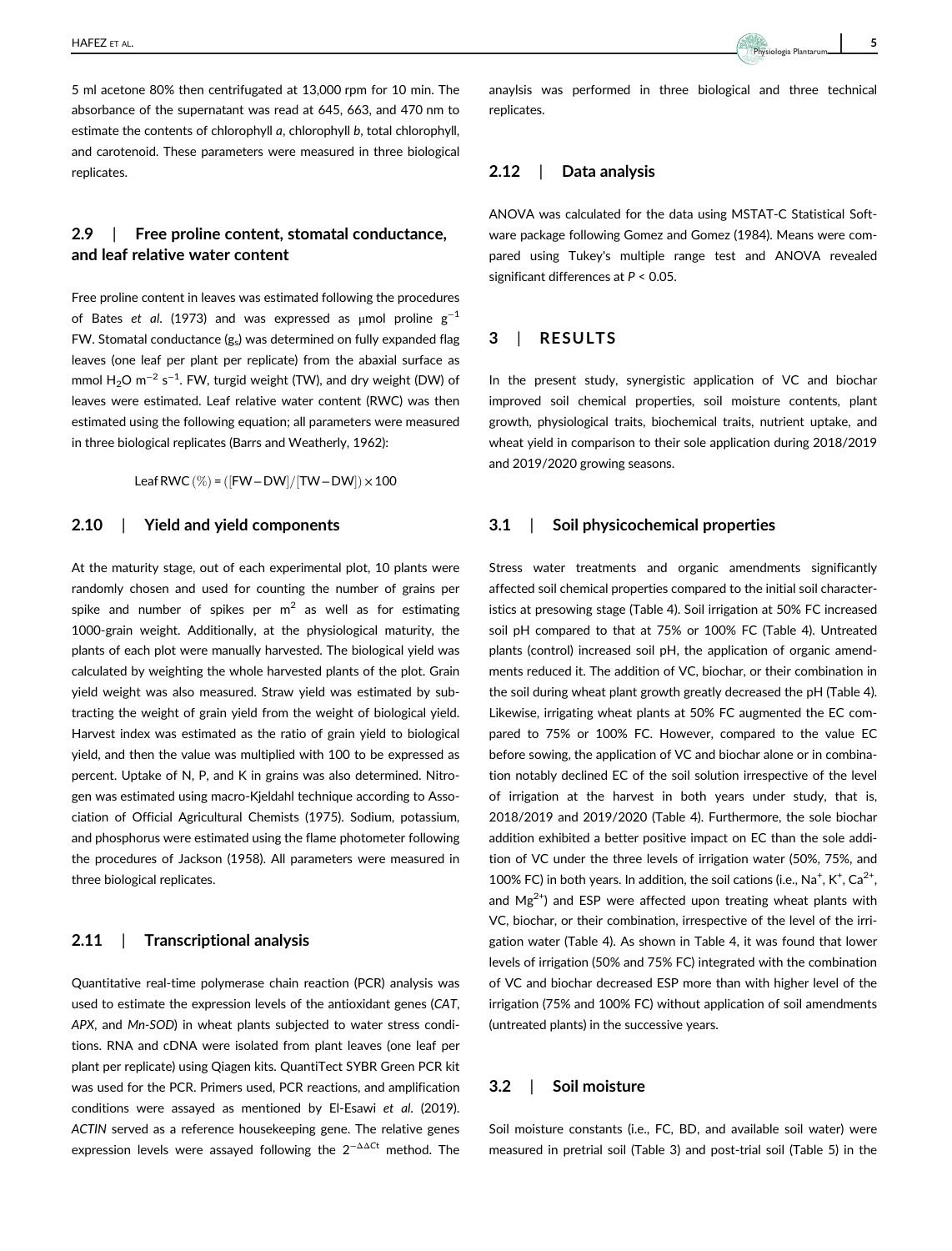| .<br>.<br>.                                                   |
|---------------------------------------------------------------|
|                                                               |
|                                                               |
|                                                               |
|                                                               |
|                                                               |
|                                                               |
|                                                               |
|                                                               |
|                                                               |
|                                                               |
|                                                               |
|                                                               |
|                                                               |
| ֧֦֦֦֦֦֖֖֦֖֚֚֚֚֚֚֚֝֟֟֟֝֝֬֝֬֝֝֝֬֝                               |
|                                                               |
|                                                               |
|                                                               |
|                                                               |
|                                                               |
|                                                               |
|                                                               |
|                                                               |
|                                                               |
|                                                               |
| ;<br>;                                                        |
|                                                               |
|                                                               |
|                                                               |
|                                                               |
| $\mathbf$                                                     |
|                                                               |
|                                                               |
|                                                               |
|                                                               |
|                                                               |
|                                                               |
| í                                                             |
|                                                               |
|                                                               |
|                                                               |
|                                                               |
|                                                               |
|                                                               |
|                                                               |
|                                                               |
|                                                               |
|                                                               |
|                                                               |
|                                                               |
|                                                               |
|                                                               |
|                                                               |
|                                                               |
|                                                               |
|                                                               |
|                                                               |
|                                                               |
|                                                               |
| ֦֧֦֦֦֧֦֦֦֧֦֦֧֦֧֦֧֦֧֦֧֦֧֦֧֦֧֦֧֦֧֦֧֝֬֝֬֝֬֓֞֡֓֓֞֡֓֞֬֓֞֓֡֬֓֓֞֓֞֓֬ |
|                                                               |
|                                                               |
| j                                                             |
|                                                               |
| $\ddot{\phantom{0}}$                                          |
| sting of                                                      |
| ļ                                                             |
|                                                               |
|                                                               |
|                                                               |
|                                                               |
|                                                               |
|                                                               |
|                                                               |
|                                                               |
|                                                               |
|                                                               |
|                                                               |
|                                                               |
|                                                               |
| ļ                                                             |
|                                                               |
|                                                               |
| I                                                             |
|                                                               |
|                                                               |
|                                                               |
| I                                                             |
|                                                               |
|                                                               |
|                                                               |
|                                                               |
| ì                                                             |
|                                                               |
|                                                               |
|                                                               |
|                                                               |
| ı<br>ľ                                                        |
| I                                                             |
| I                                                             |
| l                                                             |

| TABLE 4          | Soil chemical characteristics at the harvesting of wheat |                 |                                 |                                                            | plants irrigated with 50%, 75%, or 100% of field capacity in saline sodic soil treated with vermicompost and biochar |                                        |                        |                           |                           |
|------------------|----------------------------------------------------------|-----------------|---------------------------------|------------------------------------------------------------|----------------------------------------------------------------------------------------------------------------------|----------------------------------------|------------------------|---------------------------|---------------------------|
| Year             | Water treatments                                         | Soil treatments | ₽۳                              | $\mathsf{EC}^{\mathsf{b}}(\mathsf{dS} \; \mathsf{m}^{-1})$ | ESP <sup>c(%)</sup>                                                                                                  | Na <sup>d</sup> (meq L <sup>-1</sup> ) | K $^+$ (meq $L^{-1}$ ) | $Ca^{2+}$ (meq $L^{-1}$ ) | $Mg^{2+}$ (meq $L^{-1}$ ) |
| 2018/2019        | 50%                                                      | Control         | 0.01a<br>$8.18 \pm$             | $4.89 \pm 0.06a$                                           | $22.93 \pm 0.23a$                                                                                                    | $27.44 \pm 0.98a$                      | œ<br>$0.33 \pm 0.02$   | $6.80 \pm 0.12$ h         | $6.08 \pm 0.02$ h         |
|                  |                                                          | ğ               | 0.02 <sub>b</sub><br>$8.14 \pm$ | $4.41 \pm 0.05$ b                                          | $17.49 \pm 0.35$ b                                                                                                   | $23.64 \pm 0.88b$                      | $0.35 \pm 0.01$ fg     | $8.08 \pm 0.18$ gh        | $6.39 \pm 0.03$ g         |
|                  |                                                          | BC <sup>f</sup> | 0.01bc<br>$8.13 \pm$            | $4.33 \pm 0.03c$                                           | $16.92 \pm 0.24$ bc                                                                                                  | $21.84 \pm 0.75c$                      | $0.36 \pm 0.03$        | œ<br>$9.16 \pm 0.23$      | $6.54 \pm 0.0.08f$        |
|                  |                                                          | $VC + BC$       | $0.02$ cd<br>$8.11 \pm$         | $4.09 \pm 0.08$ de                                         | $15.19 \pm 0.15$ cd                                                                                                  | $19.94 \pm 1.05$ de                    | $0.38 \pm 0.02e$       | $11.24 \pm 0.25f$         | $6.62 \pm 0.07e$          |
|                  | 75%                                                      | Control         | 0.03c<br>$8.12 \pm$             | $4.12 \pm 0.07$ d                                          | $15.93 \pm 0.36c$                                                                                                    | $20.55 \pm 1.08d$                      | $0.37 \pm 0.00$ ef     | $10.57 \pm 0.15$ fg       | $6.59 \pm 0.09e$          |
|                  |                                                          | $\zeta$         | 0.03d<br>$8.10 \pm$             | $393 \pm 0.04e$                                            | $13.05 \pm 0.35d$                                                                                                    | $18.78 \pm 1.07e$                      | $0.39 \pm 0.01$ d      | $12.35 \pm 0.18e$         | $6.82 \pm 0.06d$          |
|                  |                                                          | BC              | 0.02de<br>8.09 ±                | $3.85 \pm 0.05$ ef                                         | $12.87 \pm 0.24e$                                                                                                    | $18.23 \pm 0.99$ ef                    | $0.39 \pm 0.82d$       | $13.45 \pm 0.08d$         | $6.97 \pm 0.05$ cd        |
|                  |                                                          | $VC + BC$       | $0.01$ ef<br>$8.07 \pm$         | $3.52 \pm 0.02$ fg                                         | $10.91 \pm 0.15$ fg                                                                                                  | $16.57 \pm 0.87$ fg                    | $0.41 \pm 0.03c$       | $15.85 \pm 0.07c$         | $7.02 \pm 0.08c$          |
|                  |                                                          | Control         | 0.00e<br>$8.08 \pm$             | $3.70 \pm 0.03$ f                                          | $11.83 \pm 0.22$ f                                                                                                   | $17.77 \pm 0.85f$                      | $0.40 \pm 0.02$ cd     | $14.88 \pm 0.05$ cd       | $6.98 \pm 0.04$ cd        |
|                  | 100%                                                     | $\zeta$         | 0.01f<br>$8.05 \pm$             | $3.45 \pm 0.06$ g                                          | $9.27 \pm 0.12$ g                                                                                                    | $15.92 \pm 1.05g$                      | $0.42 \pm 0.05$ bc     | $16.70 \pm 0.09$ bc       | $7.09 \pm 0.03$ bc        |
|                  |                                                          | BC              | $0.01$ fg<br>$8.04 \pm$         | $3.30 \pm 0.04 h$                                          | $9.01 \pm 0.33$ h                                                                                                    | $15.84 \pm 0.02g$                      | $0.43 \pm 0.04b$       | $17.49 \pm 0.18b$         | $7.18 \pm 0.02b$          |
|                  |                                                          | $VC + BC$       | 0.01g<br>$8.02 \pm$             | $3.14 \pm 0.08i$                                           | $8.54 \pm 0.11$                                                                                                      | $13.24 \pm 0.11$ gh                    | $0.46 \pm .03a$        | $19.32 \pm 0.22a$         | $7.31 \pm 0.01a$          |
| 2019/2020        | 50%                                                      | Control         | 0.02a<br>$8.17 \pm$             | $4.83 \pm 0.02a$                                           | $21.71 \pm 0.25a$                                                                                                    | $26.03 \pm 0.74a$                      | $0.33 \pm 0.02$ h      | $6.81 \pm 0.17$ h         | $6.18 \pm 0.02$           |
|                  |                                                          | $\zeta$         | 0.02 <sub>b</sub><br>$8.14 \pm$ | $4.46 \pm 0.04b$                                           | $18.14 \pm 0.36$                                                                                                     | $23.21 \pm 0.86b$                      | $0.35 \pm 0.01$ g      | $8.85 \pm 0.16$ g         | $6.49 \pm 0.05i$          |
|                  |                                                          | BC              | 0.01bc<br>$8.13 \pm$            | $4.23 \pm 0.01c$                                           | $17.54 \pm 0.34$ bc                                                                                                  | $22.69 \pm 0.95$ bc                    | $0.38 \pm 0.01$ f      | $9.72 \pm 0.14$           | $6.64 \pm 0.06$ h         |
|                  |                                                          | $VC + BC$       | $0.03$ cd<br>$8.10 \pm$         | $3.96 \pm 0.03$ de                                         | $15.08 \pm 0.25$ cd                                                                                                  | $19.75 \pm 0.98$ cd                    | $0.41 \pm 0.02e$       | $11.35 \pm 0.25e$         | $6.79 \pm 0.08$ fg        |
|                  | 75%                                                      | Control         | 0.01c<br>$8.11 \pm$             | $4.05 \pm 0.04d$                                           | $15.69 \pm 0.21c$                                                                                                    | $20.15 \pm 1.05c$                      | $0.40 \pm 0.02$ ef     | $10.82 \pm 0.09$ ef       | $6.80 \pm 0.07$ fg        |
|                  |                                                          | $\zeta$         | 0.01d<br>$8.08 \pm$             | $3.88 \pm 0.05e$                                           | $13.28 \pm 0.14d$                                                                                                    | $18.87 \pm 1.09d$                      | $0.42 \pm 0.01$ de     | $11.66 \pm 0.05e$         | $6.87 \pm 0.04$ f         |
|                  |                                                          | BC              | 0.02de<br>$8.07 \pm$            | $3.79 \pm 0.07$ ef                                         | $13.03 \pm 0.15d$                                                                                                    | $18.68 \pm 1.08d$                      | $0.43 \pm 0.02d$       | $12.24 \pm 0.08d$         | $7.03 \pm 0.09e$          |
|                  |                                                          | $VC + BC$       | $0.01$ ef<br>$8.05 \pm$         | $3.57 \pm 0.08$ fg                                         | $11.67 \pm 0.18e$                                                                                                    | $15.17 \pm 1.05$ ef                    | $0.46 \pm 0.02c$       | $13.92 \pm 0.99c$         | $7.09 \pm 0.05d$          |
|                  |                                                          | Control         | 0.02e<br>$8.06 \pm$             | $3.69 \pm 0.09$ f                                          | $12.23 \pm 0.19$ de                                                                                                  | $16.05 \pm 1.12e$                      | $0.45 \pm 0.01$ cd     | $12.28 \pm 1.08$ cd       | $7.07 \pm 0.02$ d         |
|                  | 100%                                                     | $\zeta$         | 0.01f<br>$8.04 \pm$             | $3.35 \pm 0.06$ g                                          | $10.54 \pm 0.22f$                                                                                                    | $14.18 \pm 1.13$ fg                    | $0.47 \pm 0.01$ bc     | $13.94 \pm 1.11$ bc       | $7.13 \pm 0.01c$          |
|                  |                                                          | BC              | 0.02fg<br>$8.03 \pm$            | $3.32 \pm 0.04 h$                                          | $10.44 \pm 0.25$ fg                                                                                                  | $14.42 \pm 1.09$ f                     | $0.48 \pm 0.01b$       | $14.06 \pm 1.23b$         | $7.33 \pm 0.03b$          |
|                  |                                                          | $VC + BC$       | 0.03g<br>$8.01 \pm$             | $3.09 \pm 0.05$                                            | $8.30 \pm 0.24g$                                                                                                     | $12.86 \pm 1.07$ g                     | $0.50 \pm 0.01a$       | $15.27 \pm 1.05a$         | $7.50 \pm 0.06a$          |
| F-test           |                                                          |                 |                                 |                                                            |                                                                                                                      |                                        |                        |                           |                           |
| Treatment        |                                                          |                 | $***$                           | $***$                                                      | $***$                                                                                                                | $***$                                  | $***$                  | $***$                     | $***$                     |
| Year             |                                                          |                 | $***$                           | $**\ast$                                                   | $***$                                                                                                                | $**\ast$                               | $***$                  | $***$                     | $**\ast$                  |
| Treatment x year |                                                          |                 | $**\ast$                        | $**\n$                                                     | $**$                                                                                                                 | ns                                     | ns                     | <b>PS</b>                 | $***$                     |

Notes: In the same growing season, means indicated with different letters show significant differences among treatments following Tukey's test (P < 0.05). Values represent means ± standard deviation (n = 3). Notes: In the same growing season, means indicated with different letters show significant differences among treatments following Tukey's test (P < 0.05). Values represent means ± standard deviation (n = 3). \*\*\* and ns indicate significance at P < 0.001 and nonsignificant, respectively.  $**$  and ns indicate significance at  $P \le 0.001$  and nonsignificant, respectively.

<sup>a</sup>pH is determined in soil: distilled water suspension at 1:2.5 ratio. apH is determined in soil: distilled water suspension at 1:2.5 ratio.

<sup>b</sup>EC (electrical conductivity) is determined in soil:distilled water extract of 1:5. bEC (electrical conductivity) is determined in soil:distilled water extract of 1:5.

'Exchangeable sodium percentage. cExchangeable sodium percentage.

 $d$  lons (Na<sup>+</sup>, K<sup>+</sup>, Ca<sup>2+</sup>, and Mg<sup>2+</sup>) are estimated in soil:distilled water extract of 1:5.  $d$ <sub>lons</sub> (Na<sup>+</sup>, K<sup>+</sup>, Ca<sup>2+</sup>, and Mg<sup>2+</sup>) are estimated in soil:distilled water extract of 1:5.

<sup>e</sup>Vermicompost (VC) is applied at 1 kg m<sup>-2</sup> rate.<br>
'Biochar (BC) is applied at 1 kg m<sup>-2</sup> rate. eVermicompost (VC) is applied at 1 kg m−2 rate. fBiochar (BC) is applied at 1 kg m−2 rate.

6 HAFEZ ET AL HAFEZ ET AL.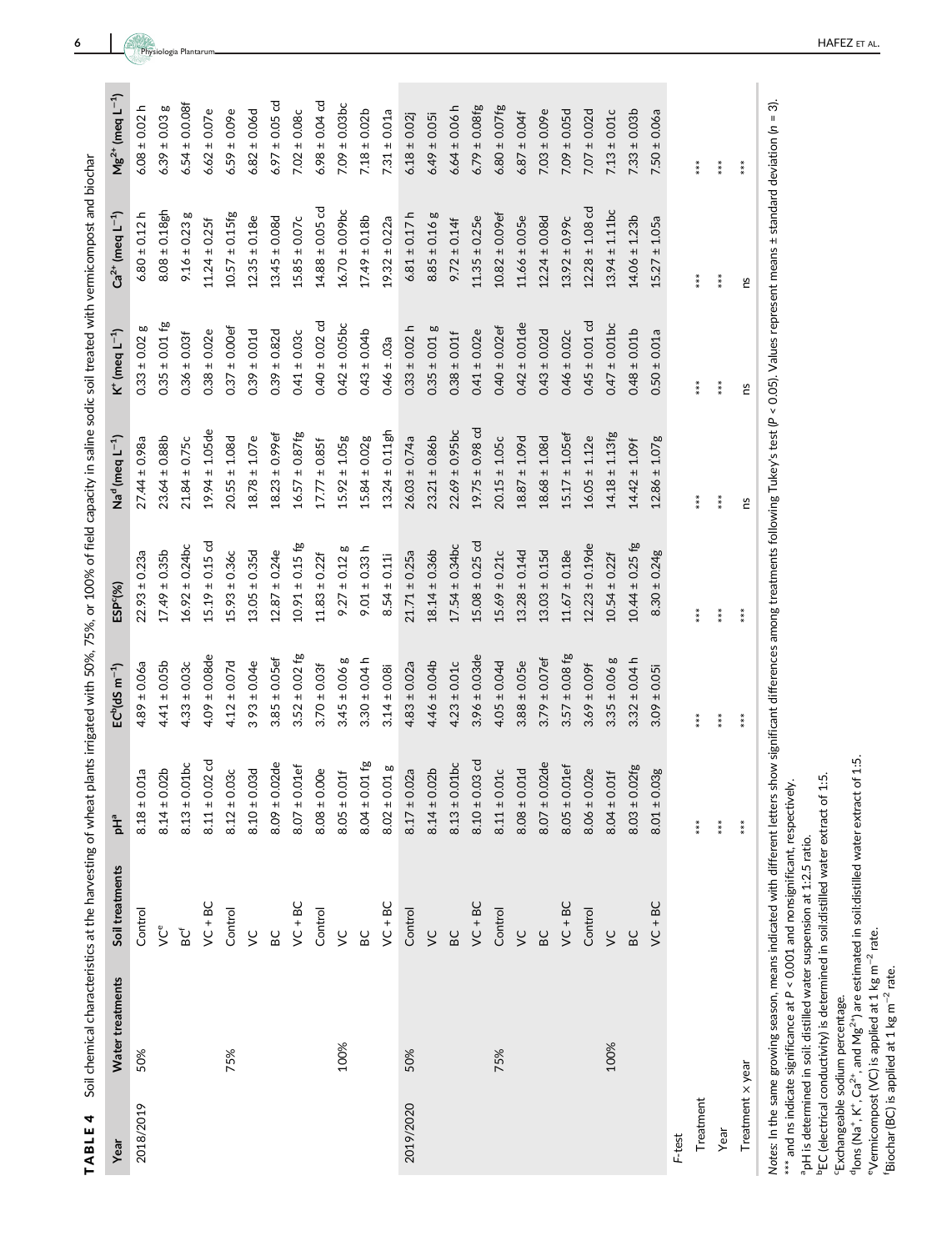TABLE 5 The soil moisture constants at the harvesting of wheat plants irrigated with 50%, 75%, or 100% of field capacity in saline sodic soil treated with vermicompost and biochar

|                         |                 | FC                  |                     | <b>BD</b>          |                    | <b>ASW</b>          |                     |
|-------------------------|-----------------|---------------------|---------------------|--------------------|--------------------|---------------------|---------------------|
| <b>Water treatments</b> | Soil treatments | 2018/2019           | 2019/2020           | 2018/2019          | 2019/2020          | 2018/2019           | 2019/2020           |
| 50%                     | Control         | $40.20 \pm 1.25$ h  | $40.80 \pm 1.30$ g  | $1.45 \pm 0.02a$   | $1.48 \pm 0.02a$   | $11.27 \pm 0.98$ i  | $11.38 \pm 0.15i$   |
|                         | VC <sup>a</sup> | $43.63 \pm 1.36$ gh | $42.05 \pm 1.22$ fg | $1.42 \pm 0.01$    | $1.43 \pm 0.03b$   | $14.06 \pm 0.99i$   | $16.31 \pm 0.16$ h  |
|                         | BC <sup>b</sup> | $44.34 \pm 1.25$ g  | $42.59 \pm 1.25f$   | $1.40 \pm 0.03c$   | $1.41 \pm 0.02c$   | $16.57 \pm 1.10$ h  | $23.87 \pm 0.17$ g  |
|                         | $VC + BC$       | $46.74 \pm 1.24f$   | $43.46 \pm 1.22e$   | $1.36 \pm 0.08$ de | $1.36 \pm 0.05e$   | $20.65 \pm 1.12$ g  | $27.32 \pm 0.15f$   |
| 75%                     | Control         | $45.97 \pm 1.22$ fg | $42.70 \pm 1.20$ ef | $1.37 \pm 0.06d$   | $1.39 \pm 0.04$ d  | $19.42 \pm 0.18$ gh | $26.24 \pm 0.14$ fg |
|                         | <b>VC</b>       | $47.87 \pm 1.18e$   | $45.18 \pm 1.18$ de | $1.34 \pm 0.05e$   | $1.32 \pm 0.02f$   | $21.51 \pm 0.19f$   | $27.79 \pm 0.15$ ef |
|                         | <b>BC</b>       | $48.07 \pm 1.15$ d  | $45.98 \pm 1.15d$   | $1.33 \pm 0.03$ ef | $1.29 \pm 0.01$ g  | $22.43 \pm 0.15e$   | $28.09 \pm 0.11e$   |
|                         | $VC + BC$       | $49.51 \pm 1.16c$   | $47.95 \pm 1.16c$   | $1.28 \pm 0.04$ fg | $1.25 \pm 0.05i$   | $25.98 \pm 0.14d$   | $31.56 \pm 0.12d$   |
|                         | Control         | $48.89 \pm 1.19$ cd | $47.22 \pm 1.14$ cd | $1.30 \pm 0.02$ f  | $1.27 \pm 0.06$ h  | $24.13 \pm 0.12$ de | $30.15 \pm 0.15$ de |
| 100%                    | VC              | $49.96 \pm 1.21b$   | $49.46 \pm 1.17$ bc | $1.25 \pm 0.01$ h  | $1.20 \pm 0.02$ j  | $27.81 \pm 0.11c$   | $32.31 \pm 0.16c$   |
|                         | <b>BC</b>       | $49.81 \pm 1.23$ bc | $49.87 \pm 1.25b$   | $1.21 \pm 0.03i$   | $1.19 \pm 0.03$ jk | $29.77 \pm 0.13b$   | $34.41 \pm 0.13b$   |
|                         | $VC + BC$       | $51.99 \pm 1.25a$   | $52.24 \pm 1.22a$   | $1.15 \pm 0.05$ j  | $1.12 \pm 0.03$ k  | $33.48 \pm 0.14a$   | $36.09 \pm 0.18a$   |
| F-test                  |                 |                     |                     |                    |                    |                     |                     |
| Treatment               |                 | ***                 |                     | $***$              |                    | $***$               |                     |
| Year                    |                 | $\ast\ast$          |                     | $\ast\ast$         |                    | $***$               |                     |
| Treatment $\times$ year |                 | ns                  |                     | ns                 |                    | ns                  |                     |

Notes: In the same growing season, means indicated with different letters show significant differences among treatments following Tukey's test (P < 0.05). Values represent means standard deviation ( $n = 3$ ). \*\*\*, \*\*, and ns indicate significance at  $P < 0.001$ ,  $P < 0.01$ , and non-significant, respectively.

Abbreviations: ASW, available soil water; BD, bulk density; FC, field capacity.

<sup>a</sup>Vermicompost (VC) is applied at 1 kg m<sup>−2</sup> rate.

 $^{\rm b}$ Biochar (BC) is applied at 1 kg m $^{-2}$  rate.

2 years under study. These constants were significantly affected by irrigation treatments and soil amendments in saline sodic soil. The addition of VC and biochar alone enhanced FC and available soil water, while it declined BD compared to the control (where neither VC nor biochar was applied). However, these traits were enhanced when VC was added in combination with biochar in both years. Besides, among the irrigation levels (50%, 75%, and 100% FC), the highest increases in FC, ASW, and the lowest decreases in BD were observed when plants were irrigated at 100% FC with the integrated treatment of VC and biochar. Meanwhile, wheat plants irrigated at 75% FC improved FC and ASW and decreased BD at harvest when treated with the combined application of VC and biochar.

## 3.3 | Biochemical assays

CAT and APX activities were measured in wheat plants grown in saline sodic soil during 2018/2019 and 2019/2020 (Table 6). Irrigation at 50% FC exhibited higher CAT and APX activities in wheat plants as compared to that reflected by irrigation at 75% and 100% FC. However, CAT and APX activities decrease in response to water stress (50% FC) when soil amendments, either VC or biochar or their combined treatment, are applied. In addition, the cytotoxicity assay revealed that the leaf extract of wheat plants significantly inhibited the growth of HepG2 cancer cells and exhibited higher cytotoxic effect when treated with the combined application of biochar and VC under water stress conditions, compared to the untreated plants in the 2 years (Table 6).

# 3.4  $\parallel$  Contents of Na<sup>+</sup>, K<sup>+</sup>, and K<sup>+</sup>/Na<sup>+</sup> in leaves of wheat irrigated with 50%, 75%, or 100% FC

The  $K^+$  content and  $K^+ / Na^+$  ratio in leaves of wheat significantly reduced (Table 6), whilst  $Na<sup>+</sup>$  augmented, when plants were irrigated with 50% and 75% FC compared to 100% FC under saline sodic soil during 2018/2019 and 2019/2020. There was a significant interaction between water treatments and soil amendments on  $K^+$  and  $Na^+$ content in leaves of wheat and subsequently  $K^+/Na^+$  ratio (Table 6) in both years. Remarkably, the combination or individual addition of VC and/or biochar to wheat plants irrigated with either 50% and 75% or 100% FC significantly affected  $Na^+$ , K<sup>+</sup> and K<sup>+</sup>/Na<sup>+</sup> in the leaves. These treatments significantly decreased Na<sup>+</sup> content and augmented  $K^+$  and  $K^+$ /Na<sup>+</sup> (Table 6). However, the synergistic addition of VC and biochar had the highest effect, followed by the sole addition of biochar and VC. For example, the minimum Na<sup>+</sup> content and the maximum K<sup>+</sup> content and K<sup>+</sup>/Na<sup>+</sup> ratio were perceived in plants treated with the combined application of VC and biochar upon irrigation with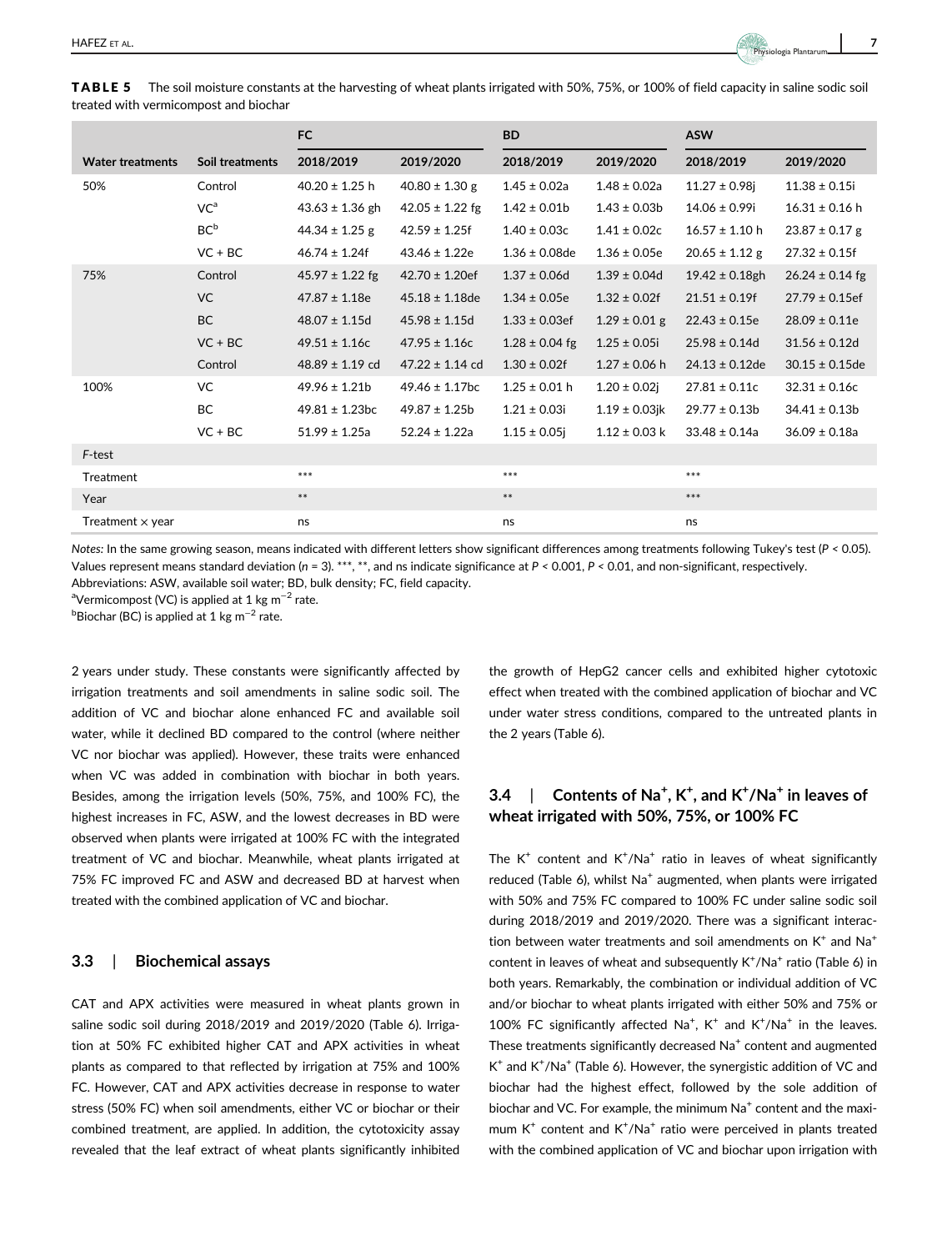TABLE 6 Activity of antioxidant enzymes and the percent of cell inhibition, Na<sup>+</sup>, K<sup>+</sup> and K<sup>+</sup>/Na<sup>+</sup> ratio in wheat leaves irrigated with 50%, 75%, and 100% of field capacity in saline sodic soil <code>TABLE 6</code> Activity of antioxidant enzymes and the percent of cell inhibition, Na $^+$ , K $^+$  and K $^+$ /Na $^+$  ratio in wheat leaves irrigated with 50%, 75%, and 100% of field capacity in saline sodic soil treated with vermicompost and biochar treated with vermicompost and biochar

|                  |                 |                 | Enzymes activity                                          |                                                                                     |                     | Leaves              |                    |                    |
|------------------|-----------------|-----------------|-----------------------------------------------------------|-------------------------------------------------------------------------------------|---------------------|---------------------|--------------------|--------------------|
| Year             | Water treatment | Soil treatment  | $H_2O_2$ min <sup>-1</sup> g <sup>-1</sup> FW)<br>CAT (µM | $APX$ ( $\mu$ M H <sub>2</sub> O <sub>2</sub> min <sup>-1</sup> g <sup>-1</sup> FW) | Cell inhibition (%) | Na <sup>+</sup> (%) | K <sup>+</sup> (%) | $K^+/Na^+$         |
| 2018/2019        | 50%             | Control         | $27.43 \pm 0.85a$                                         | $452.67 \pm 3.45a$                                                                  | $35.12 \pm 0.98n$   | $2.54 \pm 0.01a$    | $0.52 \pm 0.01 h$  | $0.20 \pm 0.01 h$  |
|                  |                 | <b>g</b>        | $23.27 \pm 0.75b$                                         | $439.33 \pm 3.74b$                                                                  | $54.23 \pm 0.84$ j  | $2.43 \pm 0.02b$    | $0.66 \pm 0.02$ g  | $0.27 \pm 0.01$ gh |
|                  |                 | BC <sup>b</sup> | $22.76 \pm 0.69$ bc                                       | $431.00 \pm 3.78$ bc                                                                | $56.11 \pm 0.91$    | $2.39 \pm 0.02$ bc  | $0.77 \pm 0.02f$   | $0.32 \pm 0.01$ g  |
|                  |                 | $VC + BC$       | $20.21 \pm 0.65$ cd                                       | $385.33 \pm 3.41d$                                                                  | $61.95 \pm 0.88$ g  | $2.22 \pm 0.03$ cd  | $0.84 \pm 0.01e$   | $0.38 \pm 0.02f$   |
|                  | 75%             | Control         | $20.59 \pm 0.85c$                                         | $398.67 \pm 3.52c$                                                                  | $51.17 \pm 0.94$ k  | $2.29 \pm 0.02c$    | $0.81 \pm 0.00$ ef | $0.35 \pm 0.01$ fg |
|                  |                 | $\zeta$         | $19.24 \pm 0.74d$                                         | $381.33 \pm 3.63$ de                                                                | $66.22 \pm 0.89f$   | $2.05 \pm 0.02d$    | $0.90 \pm 0.01$ de | $0.44 \pm 0.01e$   |
|                  |                 | <b>BC</b>       | $19.11 \pm 0.36$ de                                       | $376.00 \pm 3.14e$                                                                  | $72.66 \pm 0.91d$   | $1.91 \pm 0.03e$    | $0.92 \pm 0.02d$   | $0.48 \pm 0.01$ d  |
|                  |                 | $VC + BC$       | $17.36 \pm 0.65e$                                         | $345.67 \pm 3.25$ g                                                                 | $77.12 \pm 0.88b$   | $1.87 \pm 0.03$ f   | $1.11 \pm 0.02c$   | $0.59 \pm 0.01c$   |
|                  |                 | Control         | $18.02 \pm 0.45$ ef                                       | $368.00 \pm 3.65f$                                                                  | $60.25 \pm 0.97$ h  | $1.93 \pm 0.01$ ef  | $0.98 \pm 0.03$ cd | $0.51 \pm 0.02$ cd |
|                  | 100%            | $\zeta$         | $15.40 \pm 0.68f$                                         | $334.00 \pm 3.31$ h                                                                 | $71.18 \pm 0.98e$   | $1.66 \pm 0.02$ g   | $1.18 \pm 0.02$ bc | $0.71 \pm 0.03$ bc |
|                  |                 | BC              | $15.31 \pm 0.74$ fg                                       | $316.33 \pm 3.36$                                                                   | $75.31 \pm 0.93c$   | $1.60 \pm 0.01$ gh  | $1.19 \pm 0.01b$   | $0.74 \pm 0.02b$   |
|                  |                 | $VC + BC$       | $11.94 \pm 0.55$ g                                        | $250.41 \pm 3.25$                                                                   | 80.14 ± 0.89a       | $1.41 \pm 0.02$ h   | $1.29 \pm 0.01a$   | $0.92 \pm 0.01a$   |
| 2019/2020        | 50%             | Control         | $27.75 \pm 0.36a$                                         | $458.27 \pm 3.36a$                                                                  | $35.88 \pm 0.91n$   | $2.75 \pm 0.03a$    | $0.60 \pm 0.01$    | $0.22 \pm 0.02$ g  |
|                  |                 | $\zeta$         | $23.59 \pm 0.65b$                                         | $444.93 \pm 3.34b$                                                                  | $54.67 \pm 0.92$ j  | $2.54 \pm 0.01b$    | $0.74 \pm 0.02i$   | $0.29 \pm 0.01$ fg |
|                  |                 | <b>BC</b>       | $22.08 \pm 0.45$ bc                                       | $439.60 \pm 3.31$ bc                                                                | $55.93 \pm 0.88i$   | $2.51 \pm 0.02$ bc  | $0.85 \pm 0.02$ h  | $0.34 \pm 0.01$ f  |
|                  |                 | $VC + BC$       | $20.53 \pm 0.69$ cd                                       | $399.93 \pm 3.22d$                                                                  | $62.07 \pm 0.92$ g  | $2.22 \pm 0.01$ cd  | $0.92 \pm 0.02f$   | $0.41 \pm 0.01e$   |
|                  | 75%             | Control         | $20.91 \pm 0.58c$                                         | $414.27 \pm 3.87c$                                                                  | $51.88 \pm 0.91$ k  | $2.30 \pm 0.01c$    | $0.89 \pm 0.01$ g  | $0.39 \pm 0.01$ ef |
|                  |                 | $\zeta$         | $18.16 \pm 0.74d$                                         | $396.93 \pm 3.54$ de                                                                | $66.56 \pm 0.92$ f  | $2.10 \pm 0.02$ d   | $0.98 \pm 0.02$ ef | $0.47 \pm 0.02$ de |
|                  |                 | BC              | $17.43 \pm 0.25$ de                                       | $381.60 \pm 3.21e$                                                                  | $72.81 \pm 0.87d$   | $2.07 \pm 0.02$ de  | $1.00 \pm 0.02e$   | $0.48 \pm 0.02d$   |
|                  |                 | $VC + BC$       | $15.38 \pm 0.24$ ef                                       | $351.27 \pm 3.32$ g                                                                 | $77.73 \pm 0.81b$   | $1.83 \pm 0.03$ ef  | $1.19 \pm 0.01c$   | $0.65 \pm 0.01c$   |
|                  |                 | Control         | $16.64 \pm 0.45e$                                         | $363.60 \pm 3.65f$                                                                  | $60.61 \pm 0.83$ h  | $1.88 \pm 0.02e$    | $1.16 \pm 0.01$ cd | $0.62 \pm 0.01$ cd |
|                  | 100%            | $\zeta$         | $12.72 \pm 0.56f$                                         | $339.60 \pm 3.78$ h                                                                 | $71.44 \pm 0.91e$   | $1.71 \pm 0.02$ f   | $1.29 \pm 0.02$ bc | $0.75 \pm 0.01$ bc |
|                  |                 | BC              | $11.43 \pm 0.98$ fg                                       | $331.93 \pm 3.12$ hi                                                                | $75.52 \pm 0.90c$   | $1.60 \pm 0.01$ g   | $1.30 \pm 0.02b$   | $0.81 \pm 0.01b$   |
|                  |                 | $VC + BC$       | $9.26 \pm 0.75$ h                                         | $256.01 \pm 3.45i$                                                                  | $80.89 \pm 0.92a$   | $1.46 \pm 0.02$ h   | $1.43 \pm 0.02a$   | $0.97 \pm 0.01a$   |
| F-test           |                 |                 |                                                           |                                                                                     |                     |                     |                    |                    |
| Treatment        |                 |                 | $***$                                                     | ***                                                                                 | $***$               | $***$               | $***$              | $***$              |
| Year             |                 |                 | $**\ast$                                                  | $***$                                                                               | $**\ast$            | $**\ast$            | $***$              | $*$                |
| Treatment x year |                 |                 | Su                                                        | ****                                                                                | $***$               | $*$<br>$*$          | ****               | $**$               |
|                  |                 |                 |                                                           |                                                                                     |                     |                     |                    |                    |

п

Notes: In the same growing season, means indicated with different letters show significant differences among treatments following Tukey's test (P < 0.05). Values represent means ± standard deviation (n = 3). Notes: In the same growing season, means indicated with different letters show significant differences among treatments following Tukey's test (P < 0.05). Values represent means ± standard deviation (n = 3). \*\*\* and ns indicate significance at P < 0.001 and nonsignificant, respectively. \*\*\* and ns indicate significance at P < 0.001 and nonsignificant, respectively.

Abbreviations: APX, ascorbate peroxidase; CAT, catalase; FW, fresh weight. Abbreviations: APX, ascorbate peroxidase; CAT, catalase; FW, fresh weight.

<sup>a</sup>Vermicompost (VC) is applied at 1 kg m<sup>-2</sup> rate. aVermicompost (VC) is applied at 1 kg m<sup>-2</sup> rate.

<sup>b</sup>Biochar (BC) is applied at 1 kg m<sup>-2</sup> rate. bBiochar (BC) is applied at 1 kg m−2 rate.

 $\mathcal{L}^{\mathcal{L}}$ 

Physiologia Plantarum

 $\overline{\phantom{a}}$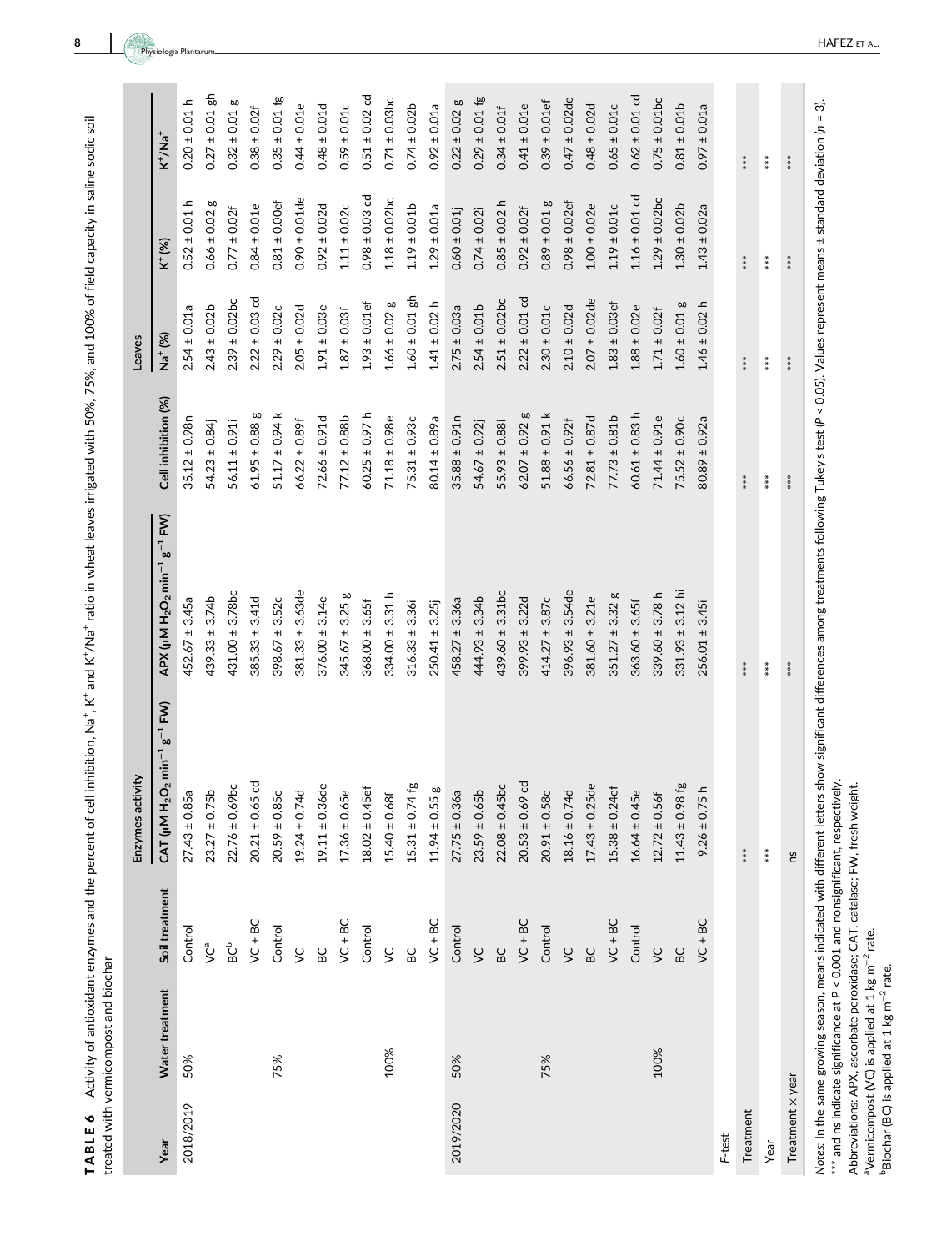either 50% and 75% or 100% FC compared to the individual addition or untreated plants grown in saline sodic soil during both years. Increasing FC from 50% and 75% to 100% increased the  $K^+$  content and  $\mathsf{K}^{\text{+}}/\mathsf{N}$ a $^{\text{+}}$  ratio while declined  $\mathsf{N}$ a $^{\text{+}}$  in both years (Table 6).

#### 3.5 | Physiological traits

The content of chlorophyll a, chlorophyll b, total chlorophyll, carotenoids, RWC and  $g_s$  of wheat plants displayed significant differences with respect to different irrigation water treatments and soil amendments during both of the 2 years (Table 7). The content of chlorophyll a, chlorophyll b, total chlorophyll, carotenoids, RWC, and  $g_s$  of wheat plants grown under 50% and 75% FC were significantly ( $P \le 0.05$ ) declined relative to that of 100% FC (Table 7). However, treatment with VC, biochar and their combination augmented chlorophyll a, chlorophyll b, total chlorophyll, carotenoids, RWC, and  $g<sub>s</sub>$  for the wheat plants grown under 50% and 75% FC conditions compared to those grown in the control (where neither VC nor biochar was applied) under saline sodic soil. On the other hand, the proline content was significantly increased ( $P \le 0.05$ ) for the plants grown under 50% and 75% FC compared to 100% FC in both years (Table 7). However, treatments with VC, biochar or their combination significantly  $(P \le 0.05)$  reduced the proline content in the wheat plant grown under different irrigation water treatments compared to those grown in the control treatment (where neither VC nor biochar was applied). These findings designated that soil application of VC, biochar, and their combined application could ameliorate water deficit-induced negative impacts on wheat plants grown in saline sodic soil.

#### 3.6 | Yield traits and productivity

The number of grains per spike, 1000-grain weight, grain yield, straw yield, and harvest index of wheat were significantly reduced with decreasing FC to 50% FC, compared to plants subjected to 100% FC (Table 8). The applications of VC, biochar or their combination has greatly improved wheat yield traits compared to control treatment (received neither VC nor biochar) at all irrigation water treatments (50%, 75%, or 100% FC) in both years.

#### 3.7 | Nutrient uptake

Nitrogen, phosphorus, and potassium uptake were significantly influenced by irrigation water treatments and organic amendments in 2018/2019 and 2019/2020 and followed the same trend with higher values measured when organic amendments were used (Table 9). The interaction between the irrigation treatments and soil applications on N, P, and K uptake was significant during both years. It was found that more increment in nitrogen, phosphorus, and potassium uptake was detected when VC was added alongside with biochar at 100% FC as compared to their sole applications in both years (Table 9). Also, sole applications of either VC or biochar produced higher nitrogen, phosphorus, and potassium uptake compared to control treatment (neither VC nor biochar) at all irrigation water treatments (50%, 75%, or 100% FC) in both years. Among irrigation treatments, 50% FC greatly declined the nutrient uptake compared to 75% and 100% FC in both years. The combined amendments significantly ameliorated ( $P \le 0.05$ ) the negative effects of low irrigation (50% and 75% FC) in saline sodic soil during both years (Table 9). The highest N, P, and K uptake was recorded in wheat plants treated with the combined VC and biochar when irrigated with 75% or 100% FC during the 2 years (Table 9).

#### 3.8 | Transcriptional analysis of antioxidant genes

The expression levels of antioxidant genes such as CAT, APX, and Mn-SOD were measured in wheat plants under saline sodic soil during 2018–2019 and 2019–2020 (Table 10). Plants exhibited significantly higher expression levels of CAT, APX, and Mn-SOD genes upon low soil water availability (50% FC), as compared to plants grown at 75% and 100% FC (Table 10). However, the application of soil amendments, either VC or biochar or their combined treatment, reduced the expression levels of CAT, APX, and Mn-SOD genes in all irrigation levels. The best effect was observed when VC and biochar were combined.

## 4 | DISCUSSION

Water stress is a serious factor that negatively affects plant growth and yield, particularly in salt-affected soils. Water stress and soil salinity are the two main restricting issues of sustainability of agricultural production, especially in arid and semiarid zones like Egypt. The current investigation was aimed at curtailing the detrimental effect of water stress and salt-affected soil on wheat by the sole and combined application of VC and biochar. The soil chemical properties and soil moisture constants, plant growth, physiological and biochemical attributes, as well as the yield and nutrient uptake were adversely influenced when the wheat plants were exposed to 50% and 75% FC in saline sodic soil during 2018/2019 and 2019/2020. However, this impact was reversed in plants treated with soil amendments, that is, VC, biochar, and their combination. The current study findings are in line with those of studies reporting that plant growth declined in saline soil combined or not with water stress (Bodner et al., 2015; Rehman et al., 2016).

Biochar is a carbon-rich organic material having multiple benefits for soil such as increased available nutrients, improved soil chemical properties, as well water retention in saline sodic soil (Dzvene et al., 2019; Hafez, Alsohim, et al., 2019), improved soil quality by mending ESP through discharging the mineral nutrients, especially  $K^+$ ,  $Ca<sup>2+</sup>$ , and Mg<sup>2+</sup>. It was found that biochar is an applicable approach to counter water stress conditions thanks to the amelioration of soil hydrological conductivity (Omondi et al., 2016; Yu et al., 2017), which in turn get better plant physiological and biochemical responses. The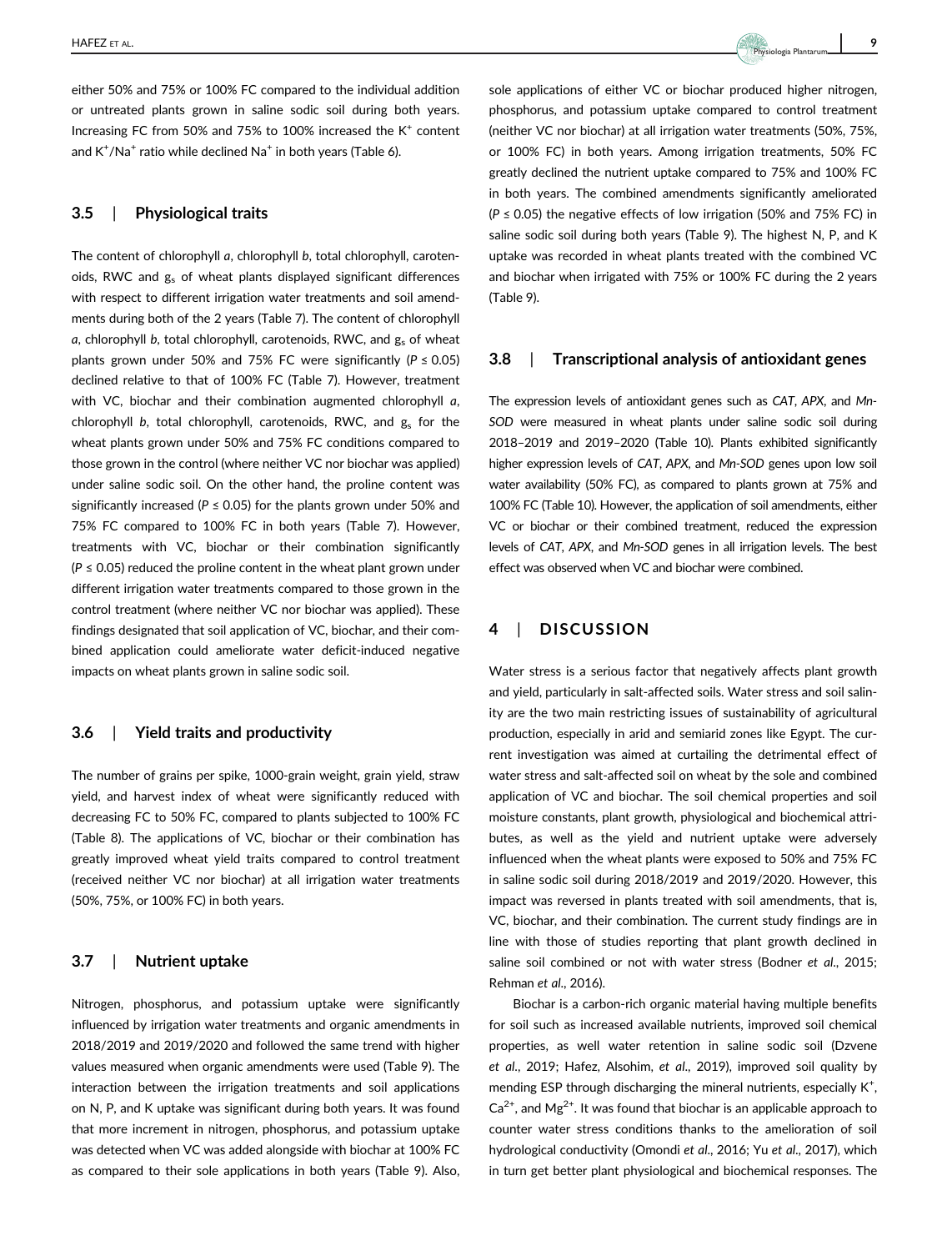TABLE 7 Physiological measurements of wheat plants irrigated with 50%, 75%, or 100% of field capacity in saline sodic soil treated with vermicompost and biochar TABLE 7 Physiological measurements of wheat plants irrigated with 50%, 75%, or 100% of field capacity in saline sodic soil treated with vermicompost and biochar

| Year             | treatments<br><b>Water</b> | treatments<br>Soil | Chlorophyll a<br>$(mg g^{-1} F W)$ | Chlorophyll b<br>$(mg g^{-1} F W)$ | Total chlorophyll<br>$(mg g^{-1}$ FW) | Carotenoids<br>$(\mu$ g g <sup>-1</sup> FW) | $(\mu$ molg <sup>-1</sup> FW)<br>Proline | RWC (%)             | (mmol $H_2O$ m <sup>-2</sup> s <sup>-1</sup> ) |
|------------------|----------------------------|--------------------|------------------------------------|------------------------------------|---------------------------------------|---------------------------------------------|------------------------------------------|---------------------|------------------------------------------------|
| 2018/2019        | 50%                        | Control            | $0.92 \pm 0.02$ k                  | $0.21 \pm 0.00$ h                  | $1.13 \pm 0.05$ k                     | $0.32 \pm 0.02i$                            | $11.39 \pm 0.01a$                        | $71.11 \pm 1.58$ h  | $40.27 \pm 1.02i$                              |
|                  |                            | ى <sup>م</sup>     | $1.05 \pm 0.01$                    | $0.27 \pm 0.01$ g                  | $1.32 \pm 0.03$                       | $0.36 \pm 0.02$ h                           | $8.46 \pm 0.02b$                         | $74.45 \pm 1.36$ gh | $43.85 \pm 1.05$ h                             |
|                  |                            | ğ                  | $1.09 \pm 0.03$                    | $0.34 \pm 0.01$ f                  | $1.43 \pm 0.04i$                      | $0.47 \pm 0.01$ g                           | $8.09 \pm 0.03$ bc                       | $75.38 \pm 1.47$ g  | $44.09 \pm 1.09$ g                             |
|                  |                            | $VC + BC$          | $1.18 \pm 0.01$ h                  | $0.43 \pm 0.02e$                   | $1.61 \pm 0.03$ h                     | $0.54 \pm 0.03$                             | $7.21 \pm 0.02$ cd                       | $81.68 \pm 1.65$ f  | $45.80 \pm 1.08f$                              |
|                  | 75%                        | Control            | $1.13 \pm 0.01$ g                  | $0.40 \pm 0.00$ ef                 | $1.53 \pm 0.02$ g                     | $0.46 \pm 0.02$ fg                          | $7.48 \pm 0.02c$                         | $80.11 \pm 1.48$ fg | $44.90 \pm 1.12$ fg                            |
|                  |                            | $\zeta$            | $1.23 \pm 0.02$ f                  | $0.52 \pm 0.01$ de                 | $1.75 \pm 0.03$ f                     | $0.57 \pm 0.01e$                            | $7.05 \pm 0.01d$                         | $83.37 \pm 1.95e$   | $46.79 \pm 1.13$ ef                            |
|                  |                            | <b>BC</b>          | $1.26 \pm 0.03e$                   | $0.56 \pm 0.02d$                   | $1.82 \pm 0.05e$                      | $0.66 \pm 0.03d$                            | $6.98 \pm 0.01$ de                       | $83.55 \pm 1.65e$   | $47.05 \pm 1.15e$                              |
|                  |                            | $VC + BC$          | $1.37 \pm 0.02d$                   | $0.86 \pm 0.03c$                   | $2.23 \pm 0.04d$                      | $0.75 \pm 0.01c$                            | $6.50 \pm 0.00$ ef                       | $85.75 \pm 1.14c$   | $49.07 \pm 1.16d$                              |
|                  | 100%                       | Control            | $1.32 \pm 0.02c$                   | $0.79 \pm 0.03$ cd                 | $2.11 \pm 0.04c$                      | $0.71 \pm 0.02$ cd                          | $6.75 \pm 0.03e$                         | $84.20 \pm 1.54d$   | $48.68 \pm 1.18$ de                            |
|                  |                            | $\zeta$            | $1.48 \pm 0.04$ bc                 | $0.97 \pm 0.04$ bc                 | $2.45 \pm 0.03$ bc                    | $0.81 \pm 0.00b$                            | $6.22 \pm 0.03$                          | $84.80 \pm 1.74$ bc | $51.81 \pm 1.02c$                              |
|                  |                            | BC                 | $1.52 \pm 0.05b$                   | $1.01 \pm 0.04b$                   | $2.53 \pm 0.04b$                      | $0.83 \pm 0.01b$                            | $6.15 \pm 0.02$ fg                       | $85.21 \pm 1.65b$   | $52.10 \pm 1.05b$                              |
|                  |                            | $VC + BC$          | $1.68 \pm 0.03a$                   | $1.27 \pm 0.04a$                   | $2.95 \pm 0.04a$                      | $0.91 \pm 0.02a$                            | $6.02 \pm 0.01$ h                        | $90.66 \pm 1.85a$   | $54.36 \pm 1.22a$                              |
| 2019/2020        | 50%                        | Control            | $0.97 \pm 0.01$ j                  | $0.26 \pm 0.01i$                   | $1.23 \pm 0.02$ j                     | $0.37 \pm 0.03i$                            | $11.71 \pm 0.03a$                        | $71.34 \pm 1.74$ h  | $41.48 \pm 1.09i$                              |
|                  |                            | $\zeta$            | $1.10 \pm 0.02i$                   | $0.32 \pm 0.01$ hi                 | $1.42 \pm 0.03$                       | $0.41 \pm 0.03$ h                           | $8.78 \pm 0.03b$                         | $74.68 \pm 1.85$ gh | $43.56 \pm 1.08$ hi                            |
|                  |                            | BC                 | $1.12 \pm 0.02$ h                  | $0.39 \pm 0.02 h$                  | $1.51 \pm 0.04$ h                     | $0.52 \pm 0.01$ g                           | $8.41 \pm 0.04$ bc                       | $75.61 \pm 1.96$ g  | $44.82 \pm 1.05$ h                             |
|                  |                            | $VC + BC$          | $1.19 \pm 0.03$ g                  | $0.52 \pm 0.01$ g                  | $1.71 \pm 0.04$ g                     | $0.59 \pm 0.02$ f                           | $7.43 \pm 0.04$ cd                       | $81.36 \pm 1.32f$   | $46.66 \pm 1.11$ fg                            |
|                  | 75%                        | Control            | $1.17 \pm 0.03$ gh                 | $0.47 \pm 0.03$ f                  | $1.64 \pm 0.02$ gh                    | $0.56 \pm 0.02$ fg                          | $7.60 \pm 0.02c$                         | $79.34 \pm 1.12e$   | $45.92 \pm 1.12$ g                             |
|                  |                            | $\zeta$            | $1.28 \pm 0.03$                    | $0.67 \pm 0.03e$                   | $1.95 \pm 0.04$ f                     | $0.61 \pm 0.01e$                            | $7.17 \pm 0.02d$                         | $85.60 \pm 1.14$ ef | $47.45 \pm 1.15f$                              |
|                  |                            | BC                 | $1.32 \pm 0.02e$                   | $0.61 \pm 0.04d$                   | $1.93 \pm 0.03e$                      | $0.71 \pm 0.03d$                            | $7.10 \pm 0.01$ de                       | $85.99 \pm 1.85e$   | $48.36 \pm 1.14$ ef                            |
|                  |                            | $VC + BC$          | $1.42 \pm 0.02c$                   | $0.83 \pm 0.04$ cd                 | $2.25 \pm 0.04c$                      | $0.80 \pm 0.04c$                            | $6.72 \pm 0.02$ ef                       | $88.05 \pm 1.75c$   | $51.40 \pm 1.10d$                              |
|                  | 100%                       | Control            | $1.38 \pm 0.01d$                   | $0.78 \pm 0.04c$                   | $2.16 \pm 0.03d$                      | $0.78 \pm 0.03$ cd                          | $6.87 \pm 0.04e$                         | $87.65 \pm 1.95$ cd | $49.07 \pm 1.05e$                              |
|                  |                            | $\zeta$            | $1.53 \pm 0.03$ bc                 | $0.92 \pm 0.04b$                   | $2.45 \pm 0.05$ bc                    | $0.89 \pm 0.02b$                            | $6.44 \pm 0.03$ f                        | $89.05 \pm 1.45$ bc | $53.17 \pm 1.07c$                              |
|                  |                            | BC                 | $1.57 \pm 0.05b$                   | $0.99 \pm 0.03$ ab                 | $2.56 \pm 0.04b$                      | $0.93 \pm 0.02$ ab                          | $6.37 \pm 0.02$ g                        | $89.68 \pm 1.65b$   | $55.07 \pm 1.13b$                              |
|                  |                            | $VC + BC$          | $1.73 \pm 0.05a$                   | $1.22 \pm 0.02a$                   | $2.95 \pm 0.04a$                      | $0.96 \pm 0.02a$                            | $6.09 \pm 0.01 h$                        | $91.33 \pm 1.53a$   | $57.52 \pm 1.11a$                              |
| F-test           |                            |                    |                                    |                                    |                                       |                                             |                                          |                     |                                                |
| Treatment        |                            |                    | ***                                | ***                                | ***                                   | ****                                        | $***$                                    | $*$                 | ****                                           |
| Year             |                            |                    | $***$                              | $***$                              | $***$                                 | $***$                                       | $***$                                    | $**\ast$            | $***$                                          |
| Treatment x year |                            |                    | $**$                               | $**\n*$                            | $**\n$                                | $**\n*$                                     | $**\n*$                                  | ns                  | Σu                                             |
|                  |                            |                    |                                    |                                    |                                       |                                             |                                          |                     |                                                |

Notes: In the same growing season, means indicated with different letters show significant differences among treatments following Tukey's test (P < 0.05). Values represent means ± standard deviation (n = 3). Notes: In the same growing season, means indicated with different letters show significant differences among treatments following Tukey's test (P < 0.05). Values represent means ± standard deviation (n = 3). \*\*\*\*, \*\*\*, and ns indicate significance at P < 0.001, P < 0.01, and non-significant, respectively. \*\*\*,  $^*$  and ns indicate significance at P < 0.001, P < 0.01, and non-significant, respectively.

Abbreviation: FW, fresh weight; RWC, relative water content. Abbreviation: FW, fresh weight; RWC, relative water content.

a<sub>Stomatal</sub> conductance. aStomatal conductance.

<sup>b</sup>Vermicompost (VC) is applied at 1 kg m<sup>-2</sup> rate. bVermicompost (VC) is applied at 1 kg m−2 rate. "Biochar (BC) is applied at 1 kg m<sup>-2</sup> rate. cBiochar (BC) is applied at 1 kg m−2 rate.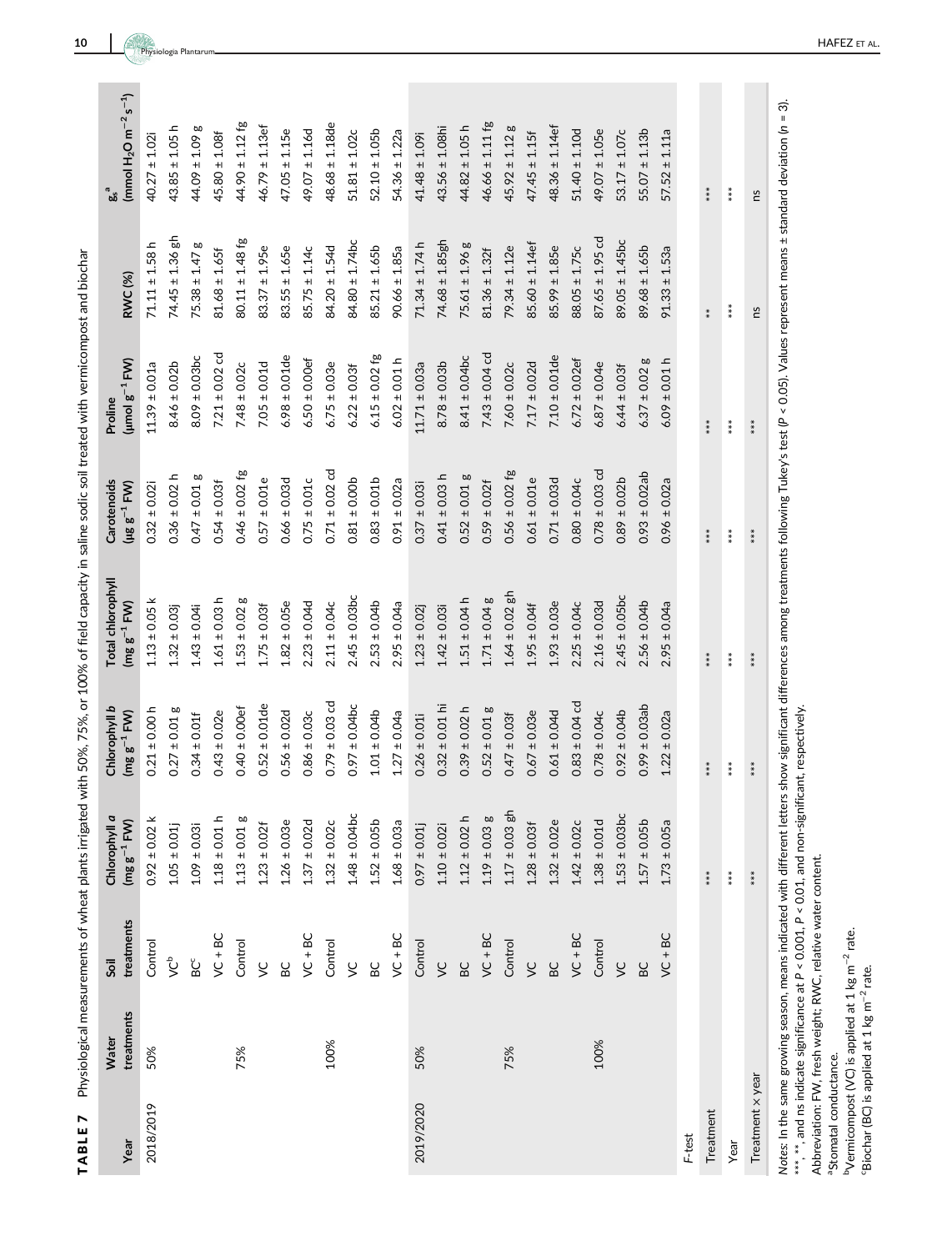| <b>TABLE 8</b><br>biochar |                 |                     | Yield traits of wheat plants irrigated with 50%, 75%, or 100% of field capacity in saline sodic soil treated with vermicompost and |                   |                   |                     |
|---------------------------|-----------------|---------------------|------------------------------------------------------------------------------------------------------------------------------------|-------------------|-------------------|---------------------|
| Year                      |                 |                     | Water treatments Soil treatments Grains per spike 1000-grain weight (g) Grain yield (ton/ha) Straw yield (ton/ha) HI (%)           |                   |                   |                     |
| 2018/2019 50%             | Control         | $40.26 \pm 1.25$ h  | $44.15 \pm 0.50$ i                                                                                                                 | $3.06 \pm 0.06$ h | $6.69 \pm 0.90$ i | $31.38 \pm 0.36$ g  |
|                           | VC <sup>a</sup> | $43.24 \pm 1.26$ gh | 47.38 ± 0.65 h                                                                                                                     | $3.76 \pm 0.05$ g | $7.21 \pm 0.85$ h | $34.27 \pm 0.25f$   |
|                           | BC <sup>b</sup> | $43.88 \pm 1.22$ g  | 47.33 ± 0.62 h                                                                                                                     | $3.88 \pm 0.02$ f | $7.52 \pm 0.87$ g | $34.03 \pm 0.14$ fg |

75% Control 42.78 ± 1.24 h 47.90 ± 0.22 g 4.25 ± 0.03ef 7.74 ± 0.88 fg 35.44 ± 0.45ef

100% Control 45.86 ± 1.21d 53.50 ± 0.75d 4.86 ± 0.04 cd 8.41 ± 1.08d 36.62 ± 0.58 cd

75% Control 44.25 ± 1.09 g 49.36 ± 0.25ef 4.36 ± 0.05f 7.59 ± 0.85ef 36.48 ± 0.14f

100% Control 47.20 ± 1.17d 51.96 ± 0.74d 5.36 ± 0.06 cd 8.41 ± 1.08 cd 38.92 ± 0.11c

 $2019/2020\,50\%$  Control  $40.75 \pm 1.11$   $45.94 \pm 0.86$   $3.17 \pm 0.07$   $6.50 \pm 0.75$  h  $32.78 \pm 0.25$ i

VC + BC  $45.41 \pm 1.25$ e  $49.30 \pm 0.84$ f  $4.38 \pm 0.01$ e  $7.82 \pm 0.95$ f  $35.90 \pm 0.65$ e

VC 44.73 ± 1.1.18f 51.49 ± 0.54ef 4.51 ± 0.07d 7.95 ± 1.02ef 36.19 ± 0.85de BC 44.81  $\pm$  1.19ef 52.00  $\pm$  0.48e 4.64  $\pm$  0.08d 8.10  $\pm$  1.03e 36.42  $\pm$  0.74d VC + BC  $47.79 \pm 1.15c$   $54.50 \pm 0.65c$   $5.08 \pm 0.06c$   $8.62 \pm 1.08c$   $37.08 \pm 0.47c$ 

VC  $47.96 \pm 1.20c$   $55.20 \pm 0.84bc$   $5.83 \pm 0.03bc$   $8.78 \pm 1.02bc$   $39.90 \pm 0.69b$ BC 48.13 ± 1.22b 55.85 ± 0.25b 5.99 ± 0.05b 8.84 ± 1.07b 40.39 ± 0.12ab  $VC + BC$  49.20 ± 1.25a 56.98 ± 0.36a 6.33 ± 0.08a 9.32 ± 0.88a 40.44 ± 0.32a

VC  $43.60 \pm 1.15$  g  $47.14 \pm 0.47$  fg  $3.90 \pm 0.06$  gh  $7.29 \pm 0.95$  g  $34.85 \pm 0.25$  h BC  $43.52 \pm 1.18$ gh  $47.49 \pm 0.63$ f  $4.02 \pm 0.03$  g  $7.46 \pm 0.65$ f  $35.01 \pm 0.15$  g  $\text{VC} + \text{BC}$   $\text{45.89} \pm \text{1.19f}$   $\text{50.06} \pm \text{0.54e}$   $\text{4.62} \pm \text{0.02e}$   $\text{7.73} \pm \text{0.45e}$   $\text{37.41} \pm \text{0.16e}$ 

VC  $46.20 \pm 1.05e$   $50.22 \pm 0.14de$   $4.99 \pm 0.04d$   $8.01 \pm 0.99de$   $38.38 \pm 0.12d$ BC  $46.22 \pm 1.07e$   $50.68 \pm 0.23d$   $4.92 \pm 0.01d$   $8.11 \pm 1.02d$   $37.76 \pm 0.14de$  $V$ C + BC 48.22 ± 1.18c 53.06 ± 0.65c 5.56 ± 0.05c 8.66 ± 1.07c 39.09 ± 0.22bc

VC  $48.15 \pm 1.14c$   $54.36 \pm 0.48bc$   $5.83 \pm 0.04bc$   $8.80 \pm 1.10bc$   $39.84 \pm 0.14b$ BC  $48.89 \pm 1.12b$   $54.87 \pm 0.65b$   $5.99 \pm 0.03b$   $8.97 \pm 1.11b$   $40.04 \pm 0.12ab$  $VC + BC$  50.16 ± 1.06a 56.36 ± 0.24a 6.40 ± 0.02a 9.36 ± 1.02a 40.61 ± 0.08a

Notes: In the same growing season, means indicated with different letters show significant differences among treatments following Tukey's test ( $P < 0.05$ ). Values represent means ± standard deviation ( $n = 3$ ). \*\*\*, \*\*, and ns indicate significance at  $P < 0.001$ ,  $P < 0.01$ , and nonsignificant, respectively. Abbreviation: HI, harvest index.

Treatment \*\*\* \*\*\* \*\*\* \*\*\* \*\*\* Year \*\*\* \*\* \*\*\* \*\*\* ns

Treatment × year \*\*\* \*\* \*\*\* \*\* \*

<sup>a</sup>Vermicompost (VC) is applied at 1 kg m<sup>−2</sup> rate.

 $^{\rm b}$ Biochar (BC) is applied at 1 kg m $^{-2}$  rate.

F-test

addition of biochar with VC obviously enhanced growth of wheat under water stress, while the individual addition of either VC or biochar improved the soil and physiological attributes as compared with control treatment (untreated plants) under water stress in both years.

The osmotic impact of salinity causes damage to plant development due to a reduced water absorption (Akoto-Danso et al., 2019). Moreover, the increased exposure of plants to salinity leads to ionic toxicity due to the absorption and accumulation of Na<sup>+</sup> and Cl<sup>−</sup> in plant shoot tissues (Akoto-Danso et al., 2019). Likewise, higher Na<sup>+</sup> and Cl<sup>−</sup> contents in soil solution adversely prevent the absorption of necessary minerals like K $^+$ , Ca $^{2+}$ , Mg $^{2+}$ , and NO $_3^-$  disturbs cellular ion balance and therefore causes nutritional disturbances (Alsaeedi et al., 2018). The increase of toxic ions constrains photosynthesis and enzyme activity and causes damages to chloroplast (Hafez and Seleiman, 2017). The nutritional disturbance occurs due to the competition between Na<sup>+</sup> and Cl<sup>−</sup> and other ions; such as, higher Na<sup>+</sup> hinders  $Ca^{2+}$  absorption resulting in lack of  $CO<sub>2</sub>$  availability as well as net photosynthesis (Machado and Serralheiro, 2017). The improvement in soil quality and physiological traits of wheat plant grown under water stress was lower than those produced by the coupled application of VC and biochar in saline sodic soil. The improvement of soil chemical traits and physiological properties of wheat plants by the combined application of VC and biochar is ascribed to their synergetic impact on the mitigation of water stress (Oppong et al., 2019).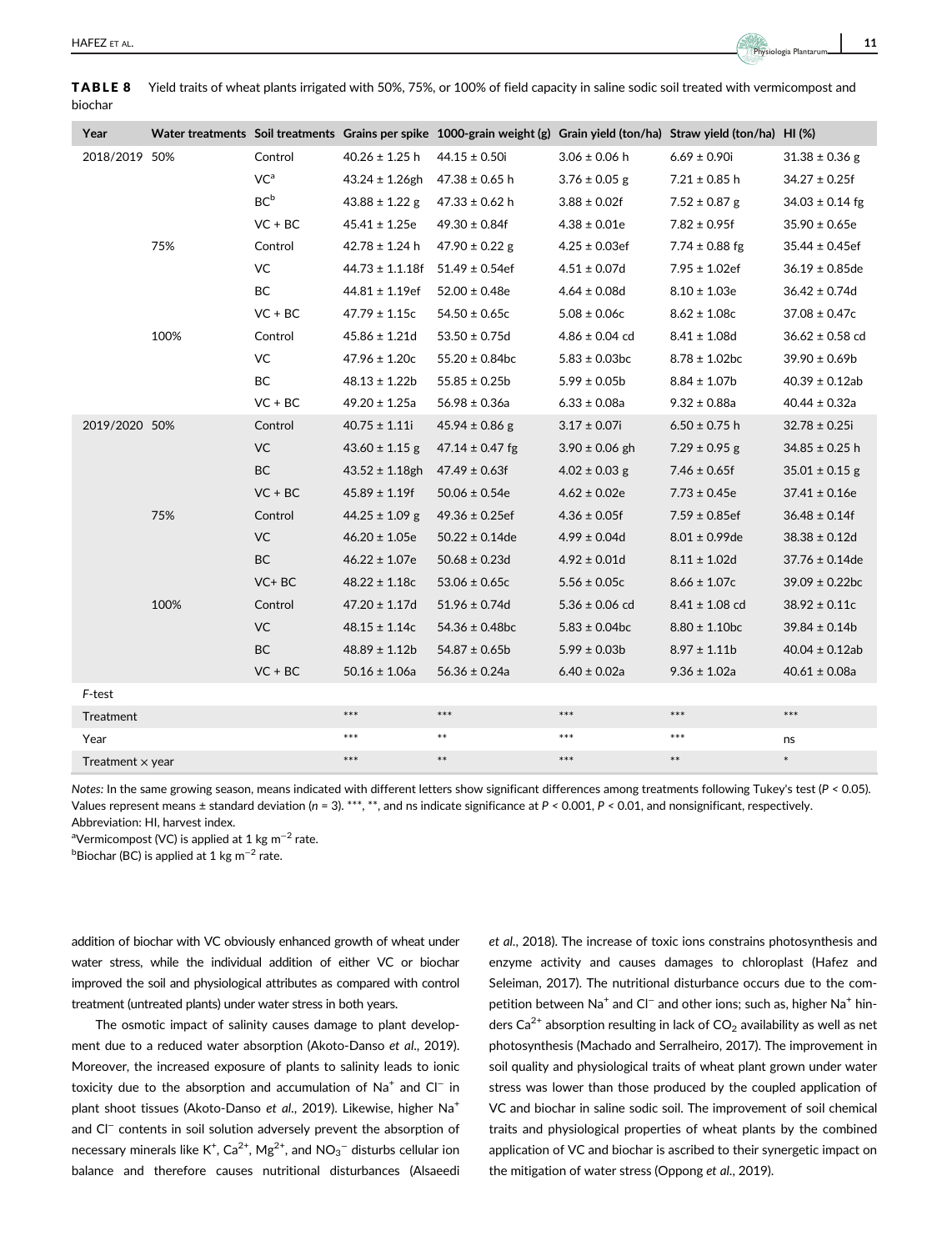TABLE 9 Grains NPK uptake at the harvesting of wheat plants irrigated with 50%, 75%, or 100% of field capacity in saline sodic soil treated with vermicompost and biochar

|                         |                 | N uptake           |                     | P uptake            |                     | K uptake             |                      |
|-------------------------|-----------------|--------------------|---------------------|---------------------|---------------------|----------------------|----------------------|
| <b>Water treatments</b> | Soil treatments | 2018/2019          | 2019/2020           | 2018/2019           | 2019/2020           | 2018/2019            | 2019/2020            |
| 50%                     | Control         | $43.84 \pm 1.56$ k | $45.75 \pm 1.63$ k  | $19.06 \pm 1.12$ j  | $20.60 \pm 1.24$ j  | $75.05 \pm 2.35$ k   | $78.50 \pm 2.65$ i   |
|                         | VC <sup>a</sup> | $57.37 \pm 1.58$ j | $50.79 \pm 1.60$ jk | $27.81 \pm 1.22$ ij | $28.69 \pm 1.20$ i  | $96.07 \pm 2.36$ i   | $97.82 \pm 2.45$ hi  |
|                         | BC <sup>b</sup> | $57.52 \pm 1.59$ j | $51.09 \pm 1.55$ j  | $29.49 \pm 1.25i$   | $29.65 \pm 1.14$ h  | $92.47 \pm 2.45$ j   | $102.41 \pm 2.75$ h  |
|                         | $VC + BC$       | $68.56 \pm 1.58$ h | $56.01 \pm 1.54$ h  | $35.90 \pm 1.24$ g  | $39.43 \pm 1.18f$   | $110.21 \pm 2.44$ g  | $120.29 \pm 2.45f$   |
| 75%                     | Control         | $61.90 \pm 1.44i$  | $53.04 \pm 1.47i$   | $33.00 \pm 1.23$ gh | $35.97 \pm 1.17$ g  | $105.37 \pm 3.65$ h  | $112.81 \pm 2.36$ g  |
|                         | <b>VC</b>       | $70.94 \pm 1.45$ g | $68.97 \pm 1.56$ g  | $37.92 \pm 1.18f$   | $41.80 \pm 1.23$ ef | $114.79 \pm 2.36$ fg | $123.05 \pm 2.24$ ef |
|                         | <b>BC</b>       | $74.06 \pm 1.48f$  | $75.64 \pm 1.44f$   | $38.78 \pm 1.18f$   | $43.76 \pm 1.25e$   | $116.58 \pm 3.22f$   | $127.02 \pm 2.65e$   |
|                         | $VC + BC$       | $86.49 \pm 1.52d$  | $89.88 \pm 1.58$ d  | $49.60 \pm 1.19$ d  | $48.81 \pm 1.24$ cd | $137.09 \pm 3.45$ d  | $141.08 \pm 2.15$ d  |
| 100%                    | Control         | $80.39 \pm 1.53e$  | $84.88 \pm 1.69e$   | $45.87 \pm 1.15e$   | $44.96 \pm 1.21d$   | $129.66 \pm 2.74e$   | $136.21 \pm 2.45$ de |
|                         | VC              | $91.58 \pm 1.57c$  | $94.67 \pm 1.45c$   | $52.41 \pm 1.14c$   | $49.75 \pm 1.19c$   | $139.85 \pm 2.95c$   | $144.76 \pm 2.65c$   |
|                         | BC              | $93.67 \pm 1.66b$  | $97.55 \pm 1.55b$   | $54.42 \pm 1.22$ b  | $51.92 \pm 1.18$ bb | $141.42 \pm 2.68$ b  | $149.46 \pm 2.55$ b  |
|                         | $VC + BC$       | $101.32 \pm 1.62a$ | $106.39 \pm 1.89a$  | $59.90 \pm 1.25a$   | $65.51 \pm 1.18a$   | $160.64 \pm 2.11a$   | $160.05 \pm 2.85a$   |
| F-test                  |                 |                    |                     |                     |                     |                      |                      |
| Treatment               |                 | $***$              |                     | $***$               |                     | $***$                |                      |
| Year                    |                 | $***$              |                     | ***                 |                     | $***$                |                      |
| Treatment $\times$ year |                 | $***$              |                     | ns                  |                     | $**$                 |                      |

Notes: In the same growing season, means indicated with different letters show significant differences among treatments following Tukey's test (P < 0.05). Values represent means  $\pm$  standard deviation (n = 3). \*\*\*, \*\*, and ns indicate significance at P < 0.001, P < 0.01, and nonsignificant, respectively. <sup>a</sup>Vermicompost (VC) is applied at 1 kg m<sup>−2</sup> rate;

 $^{\rm b}$ Biochar (BC) is applied at 1 kg m $^{-2}$  rate.

| TABLE 10 Expression of the antioxidant enzymes-encoding genes in wheat leaves irrigated with 50%, 75%, or 100% of field capacity in |
|-------------------------------------------------------------------------------------------------------------------------------------|
| saline sodic soil treated with vermicompost and biochar                                                                             |

|                        |                 | <b>CAT</b>         |                    | <b>APX</b>         |                    | Mn-SOD             |                    |
|------------------------|-----------------|--------------------|--------------------|--------------------|--------------------|--------------------|--------------------|
| <b>Water treatment</b> | Soil treatments | 2018/2019          | 2019/2020          | 2018/2019          | 2019/2020          | 2018/2019          | 2019/2020          |
| 50%                    | Control         | $2.91 \pm 0.11a$   | $2.88 \pm 0.12a$   | $3.03 \pm 0.12a$   | $3.00 \pm 0.11a$   | $2.85 \pm 0.12a$   | $2.81 \pm 0.13a$   |
|                        | VC <sup>a</sup> | $2.43 \pm 0.13b$   | $2.47 \pm 0.11b$   | $2.51 \pm 0.13b$   | $2.48 \pm 0.12b$   | $2.51 \pm 0.11$ b  | $2.53 \pm 0.11$ b  |
|                        | BC <sup>b</sup> | $2.27 \pm 0.12$ bc | $2.30 \pm 0.11$ bc | $2.33 \pm 0.11$ bc | $2.36 \pm 0.13$ bc | $2.41 \pm 0.14$ bc | $2.44 \pm 0.11$ bc |
|                        | $VC + BC$       | $1.72 \pm 0.11$ cd | $1.73 \pm 0.12$ cd | $1.92 \pm 0.11d$   | $1.89 \pm 0.12d$   | $1.91 \pm 0.12$ cd | $1.86 \pm 0.12$ cd |
| 75%                    | Control         | $1.99 \pm 0.13c$   | $2.03 \pm 0.11c$   | $2.07 \pm 0.12c$   | $2.02 \pm 0.11c$   | $2.07 \pm 0.14c$   | $2.02 \pm 0.11c$   |
|                        | <b>VC</b>       | $1.70 \pm 0.13$ d  | $1.71 \pm 0.12$ d  | $1.79 \pm 0.11$ de | $1.81 \pm 0.12$ de | $1.82 \pm 0.12d$   | $1.78 \pm 0.11d$   |
|                        | <b>BC</b>       | $1.62 \pm 0.12$ de | $1.59 \pm 0.12$ de | $1.67 \pm 0.12e$   | $1.62 \pm 0.11e$   | $1.71 \pm 0.11$ de | $1.73 \pm 0.12$ de |
|                        | $VC + BC$       | $1.41 \pm 0.11e$   | $1.40 \pm 0.13e$   | $1.50 \pm 0.11$ g  | $1.52 \pm 0.12$ g  | $1.52 \pm 0.12e$   | $1.54 \pm 0.12e$   |
| 100%                   | Control         | $1.50 \pm 0.11$ ef | $1.52 \pm 0.13$ ef | $1.55 \pm 0.11$ f  | $1.57 \pm 0.12f$   | $1.61 \pm 0.13$ ef | $1.64 \pm 0.12$ ef |
|                        | VC              | $1.40 \pm 0.13f$   | $1.38 \pm 0.12f$   | $1.43 \pm 0.11$ h  | $1.41 \pm 0.13$ h  | $1.47 \pm 0.11$ f  | $1.50 \pm 0.11$ f  |
|                        | BC              | $1.32 \pm 0.11$ fg | $1.31 \pm 0.12$ fg | $1.36 \pm 0.13i$   | $1.33 \pm 0.11i$   | $1.38 \pm 0.12$ fg | $1.37 \pm 0.13$ fg |
|                        | $VC + BC$       | $1.12 \pm 0.11$ g  | $1.15 \pm 0.13$ g  | $1.19 \pm 0.12$ j  | $1.21 \pm 0.13$ j  | $1.20 \pm 0.12$ g  | $1.18 \pm 0.11$ g  |

Notes: In the same growing season, means indicated with different letters show significant differences among treatments following Tukey's test (P < 0.05). Values represent means  $\pm$  standard deviation ( $n = 3$ ).

<sup>a</sup>Vermicompost (VC) is applied at 1 kg m<sup>−2</sup> rate;

 $^{\rm b}$ Biochar (BC) is applied at 1 kg m $^{-2}$  rate.

Wheat plants subjected to water stress resulted in a decline in RWC, chlorophyll, carotenoids, and g<sub>s</sub>, which is attributed to a decrease in water uptake in response to a decrease in soil water availability (Alvarez-Campos et al., 2018). An improvement in physiological properties such as RWC, chlorophyll, and g<sub>s</sub>, but a decrease in proline content, were recorded in water-stressed wheat plants upon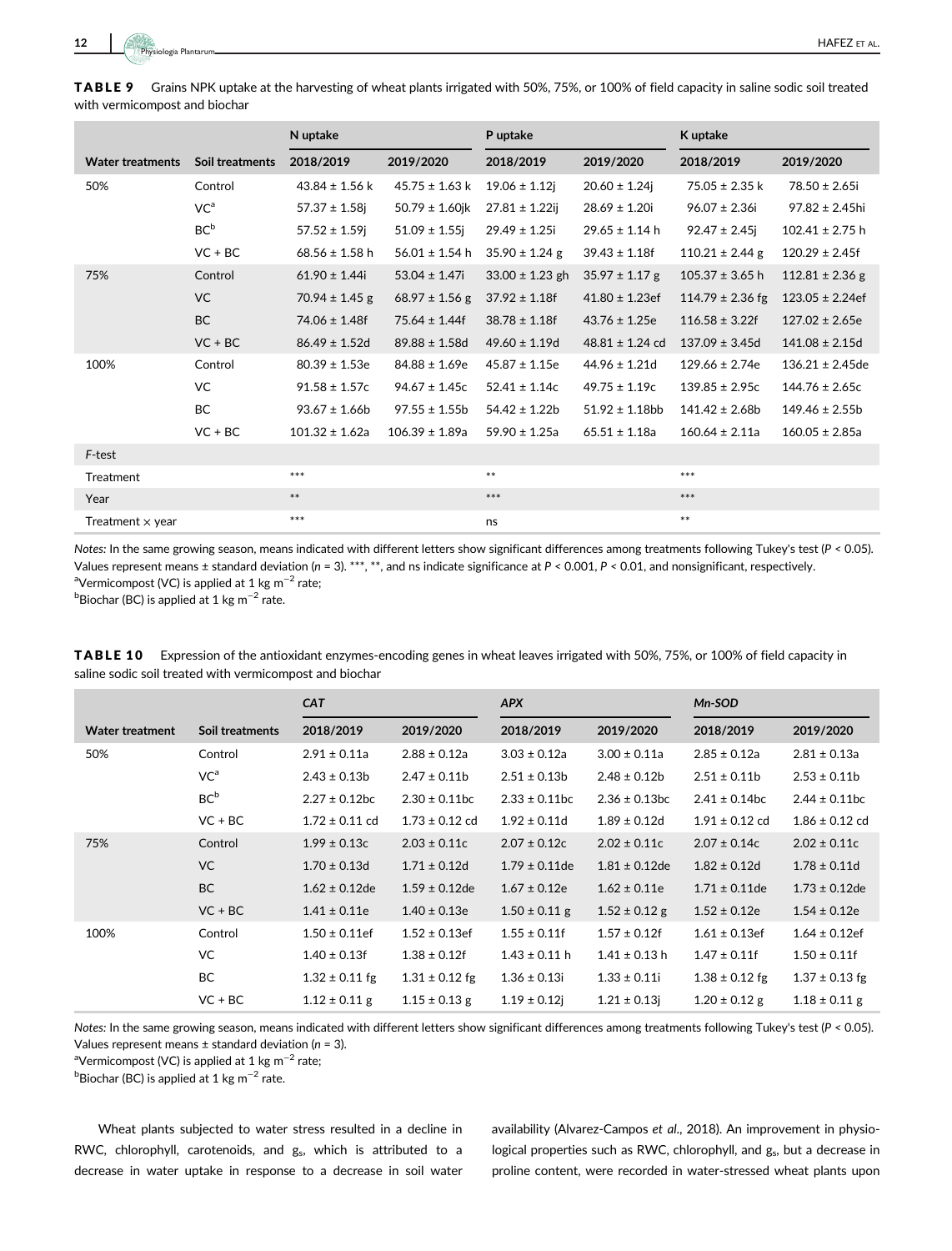the sole or combined application of biochar and VC, compared to control plants (neither VC nor biochar). The synergistic effect of biochar and VC increased the available soil water, resulting in declining osmotic stress as well as avoiding losing turgor under water stress in saline sodic soil (Kheir et al., 2019).

It is observed that with the soil application of biochar, the FC and BD improved (Emami and Astaraei, 2012; Yu et al., 2017), which increased the soil available water leading to higher RWC,  $g_s$ , chlorophyll content,  $K^+$  content, nutrient uptake (N, P, and K), CAT and APX activity (decreasing oxidative stress), as well as declining proline and  $Na<sup>+</sup>$  contents (Akhtar et al., 2014). In biochar-treated soil, the K<sup>+</sup> content in wheat plants was augmented while  $Na<sup>+</sup>$  content was reduced. resulting in an improved K<sup>+</sup>/Na<sup>+</sup> ratio under water stress in saline sodic soil. Moreover, VC mitigates water stress (Di et al., 2019), enhances soil properties, and improves soil's available water in saline sodic soil (Ibrahim et al., 2015), leading to the improvement of physiological attributes and nutrient uptake under the combined application of VC and biochar (Doan et al., 2015).

Increases in the activity and expression of CAT and APX in response to water stress indicate a pivotal impact of these enzymes in protecting leaf tissues against oxidative damages (Anjum et al., 2017). The avoidance of ROS production during water stress is likewise an imperative strategy that allows plants to deal with water stress without massive damages, especially in saline sodic soil. In ecological stressors conditions (e.g., water stress), the high activities of CAT and APX enzymes are crucial for plants to cope with the increased level of ROS (Tardieu et al., 2014).

Grain yield and related traits, such as the number of grains per spike and 1000-grain weight of wheat plants grown under 50% and 75% FC were adversely impacted compared to that of 100% FC. A high number of grains per spike and 1000-grain weight leads to a high grain yield (Hafez, Omara, and Ahmed, 2019). A low to medium irrigation level (50% and 75% FC) integrated with high temperature may result in pollen infertility, low number of grains per spike, and reduced grain yield (Hafez and Gharib, 2016). These results could be attributed to the closure of stomata, decline RWC and chlorophyll content, which eventually result in reducing the photosynthesis rate and curtailed grain yield (Akoto-Danso et al., 2019). Nevertheless, in the current investigation, the addition of biochar, VC or their combination improved the number of grains per spike and 1000-grain weight as well as grain yield and harvest index under the different irrigation water treatments (50%, 75%, and 100% FC) in saline sodic soil during both years. The integration of biochar and VC had the highest positive effect on soil's available water, availability and absorption of nutrients compared to singular addition and control plants as reported by Luo et al., 2017. Therefore, the combinatory application of biochar and VC improved grain yield and harvest index under water stress (50% and 75% FC) in saline sodic soil conditions. The positive effect of VC or biochar application on soil physicochemical properties may be attributed to the enhancement in soil structure and soil particulates due to the excreted polysaccharides from microbial cells (Habib et al., 2016), resulting in an improvement in soil water-holding capacity, porosity, aeration, and infiltration occurs. These facilitate an easier penetration

Physiologia Plantarum

of plant roots into the deeper zone of the soil reaching potentially less saline layers (Deng et al., 2017).

The addition of biochar with VC as organic amendments to agricultural soil can increase the availability of N, P, and K in the soil, nutrient cycling in the soil, and increase the crop production (Ramzani et al., 2016). Biochar application to the soil can greatly increase nitrification (Li et al., 2019) by holding nitrogenous nutrients in the soil close to the root zone for an extended time (Kaya et al., 2006). Furthermore, the highest uptake of N, P, and K in wheat was attained from plants treated with the synergistic application of VC and biochar under the three irrigation levels compared to the two single amendments (Table 9 and Gul et al., 2015). This could be attributed to the high content of those minerals in biochar applied to the soil (Agegnehu et al., 2017). Our findings showed that the interactive application of biochar and VC augmented N, P, and K uptake more significantly than the sole treatment of them. In line with our findings, Doan et al. (2015) stated that biochar and VC have a key influence on the stabilization of soil aggregates under water stress and saline sodic soil.

## 5 | CONCLUSION

Water stress significantly reduced the growth and productivity of wheat plants by affecting the chlorophyll content,  $g_s$ , RWC, nutrient uptake, and yield traits of wheat grown in saline sodic soil. VCtreated soil slightly improved wheat growth and yield. However, the VC impact was more effective when coupled with biochar. The best improvement was recorded upon the synergistic application of biochar + VC and the second-best by the singular application of biochar. The modulation of the soil chemical properties improved wheat growth in response to water stress in saline sodic soil through the modulation of gene expression (CAD, POD, and APX), nutrient uptake, proline content, and  $Na<sup>+</sup>$  content. Therefore, the present study revealed the beneficial synergistic effect of VC and biochar on the enhancement of plant growth and yield as well as the reduction of the harmful effect of water stress and saline sodic soil.

#### ACKNOWLEDGEMENTS

The authors would like to acknowledge the support provided by the Department of Agricultural Microbiology, Soils, Water, and Environment Research Institute, Agricultural Research Center as well as Tanta University for facilitating conducting this work. We are also grateful to Professor Bill Payne, Professor of Crop Physiology and Dean of CABNR/NAES/UNCE; University of Nevada, for his support.

#### AUTHOR CONTRIBUTIONS

Emad M. Hafez, Mohamed A. El-Esawi, Alaa El Dein Omara, and Fahad A. Alhumaydhi have designed the study, conducted the experiments, analyzed the data, and wrote the manuscript. Mohamed A. El-Esawi has also carried out the molecular genetic analysis experiments. All the authors approved the final version of the manuscript.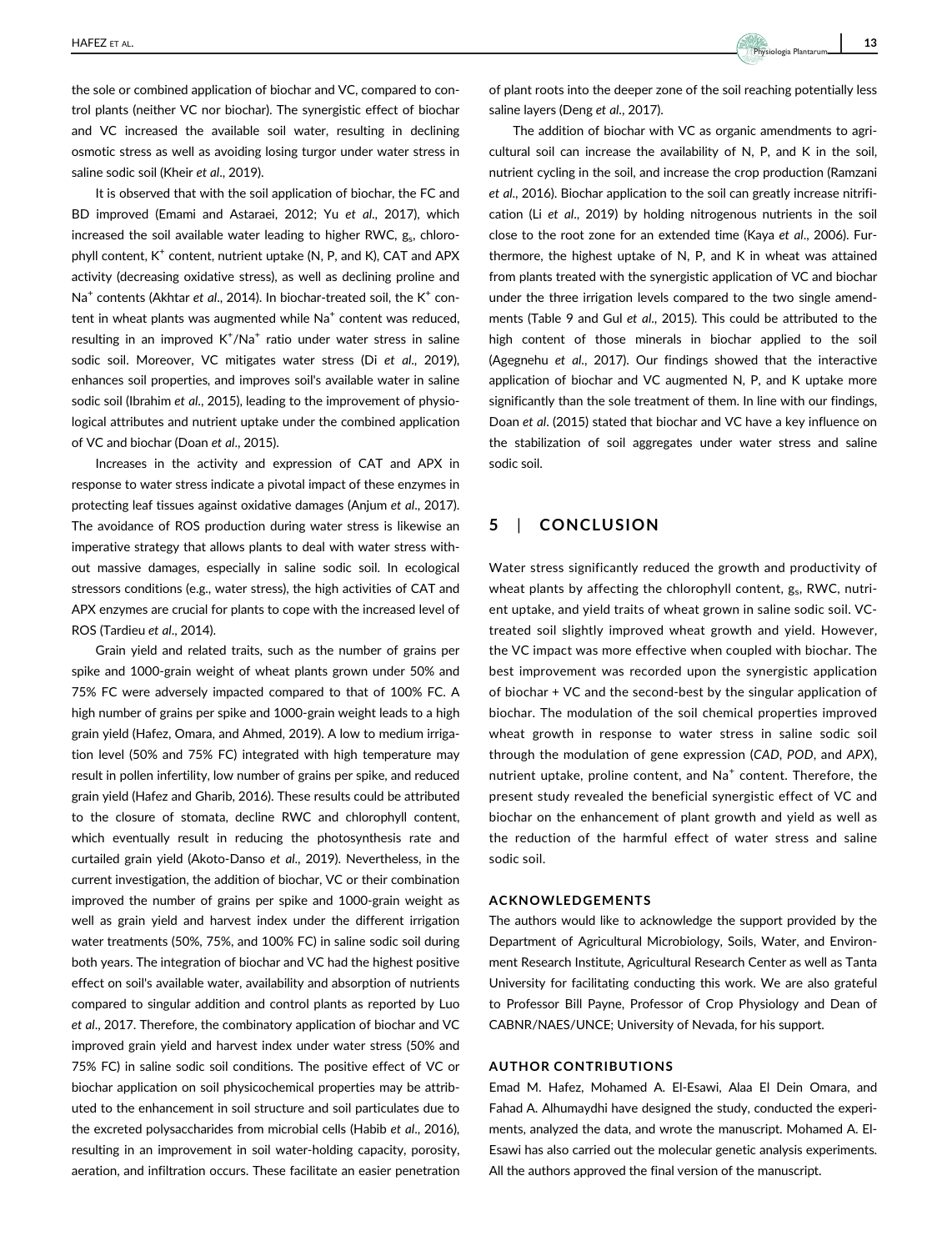The data that support the findings of this study are available on request from the authors.

#### ORCID

Fahad A. Alhumaydhi <https://orcid.org/0000-0002-0151-8309> Mohamed A. El-Esawi <https://orcid.org/0000-0002-8871-5689>

#### **REFERENCES**

- Association of Official Agricultural Chemists. (1975) Official methods of analysis, 2nd edition. Washington, DC: Association of Official Agricultural Chemists.
- Abbasi, T., Rizwan, M., Ali, S., Rehman, M.Z., Qayyum, M.F., Abbas, F., et al. (2017) Effect of biochar on cadmium bioavailability and uptake in wheat (Triticum aestivum L.) grown in a soil with aged contamination. Ecotoxicology and Environmental Safety, 140, 37–47.
- Agegnehu, G., Srivastava, A.K. & Bird, M.I. (2017) The role of biochar and biochar-compost in improving soil quality and crop performance: a review. Applied Soil Ecology, 119, 156–170.
- Akhtar, S.S., Li, G., Andersen, M.N. & Liu, F. (2014) Biochar enhances yield and quality of tomato under reduced irrigation. Agricultural Water Management, 138, 37–44.
- Akoto-Danso, E.K., Manka'abusi, D., Steiner, C., Werner, S., Häring, V., Nyarko, G., et al. (2019) Agronomic effects of biochar and wastewater irrigation in urban crop production of Tamale, Northern Ghana. Nutrient Cycling in Agroecosystems, 2, 231–247.
- Alsaeedi, A., El-Ramady, H., Alshaal, T., El-Garawani, M., Elhawat, N. & Al-Otaibi, A. (2018) Exogenous nanosilica improves germination and growth of cucumber by maintaining  $K^{\dagger}/\mathrm{Na}^{\dagger}$  ratio under elevated  $\mathrm{Na}^{\dagger}$ stress. Plant Physiology and Biochemistry, 125, 164–171.
- Alvarez-Campos, O., Lang, T.A., Bhadha, J.H., McCray, J.M., Glaz, B. & Daroub, S.H. (2018) Biochar and mill ash improve yields of sugarcane on a sand soil in Florida. Agriculture, Ecosystems & Environment, 253, 122–130.
- Anjum, S.A., Ashraf, U., Tanveer, M., Khan, I., Hussain, S., Zohaib, A., et al. (2017) Drought tolerance in three maize cultivars is related to differential osmolyte accumulation, antioxidant defense system, and oxidative damage. Frontiers in Plant Science, 8, 1–12.
- Ayyobi, H., Olfati, J.A. & Peyvast, G.A. (2014) The effects of cow manure vermicompost and municipal solid waste compost on peppermint (Mentha piperita L.) in Torbat-e-Jam and Rasht regions of Iran. International Journal of Recycling of Organic Waste in Agriculture, 3, 147–153.
- Barrs, H.D. & Weatherly, P.E. (1962) A re-examination of the relative turgidity technique for estimating water deficit in leaves. Australian Journal of Biological Sciences, 15, 413–428.
- Bates, L.S., Waldren, R.P. & Teare, I.D. (1973) Rapid determination of free proline for water-stress studies. Plant and Soil, 39, 205–207.
- Bodner, G., Nakhforoosh, A. & Kaul, H.P. (2015) Management of crop water under drought: a review. Agronomy for Sustainable Development, 35, 401–442.
- Chandra, P., Tripathi, P. & Chandra, A. (2018) Isolation and molecular characterization of plant growth-promoting Bacillus spp. and their impact on sugarcane (Saccharum spp. hybrids) growth and tolerance towards drought stress. Acta Physiologiae Plantarum, 40, 1–5.
- Cottenie, A. (1980) Soil testing and plant testing as a basis of fertilizer recommendation. FAO Soil Bull, 38, 70–73.
- Deng, Z., Wu, C., Li, Q. & Li, W. (2017) Effect of vermicompost on soil enzyme activity of coastal saline soil in water spinach plantation. In: 2017 6th international conference on energy, environment and sustainable development (ICEESD 2017). Advances in Engineering Research, Vol. 129. Atlantis Press, The Netherlands. pp. 419–422.
- Di, W., Feng, Y., Xue, L., Liu, M., Yang, B. & Yang, L. (2019) Biochar combined with vermicompost increases crop production while reducing

ammonia and nitrous oxide emissions from a paddy soil. Pedosphere, 1, 82–94.

- Doan, T., Thierry, H., Cornelia, R., Jean-Louis, J. & Pascal, J. (2015) Impact of compost, vermicompost and biochar on soil fertility, maize yield and soil erosion in Northern Vietnam: a three year mesocosm experiment. Science of the Total Environment, 514, 147–154.
- Doan, T.T., Bouvier, C., Bettarel, Y., Bouvier, T., Henry-des-Tureaux, T., Janeau, J.L., et al. (2014) Influence of buffalo manure, compost, vermicompost and biochar amendments on bacterial and viral communities in soil and adjacent aquatic systems. Applied Soil Ecology, 73, 78–86.
- Doan, T.T., Ngo, P.T., Rumpel, C., Nguyen, B.V. & Jouquet, P. (2013) Interactions between compost, vermicompost and earthworms influence plant growth and yield: a one year greenhouse experiment. Scientia Horticulturae, 160, 148–154.
- Dzvene, A.R., Chiduza, C., Mnkeni, P.N.S. & Peter, P.C. (2019) Characterisation of livestock biochars and their effect on selected soil properties and maize early growth stage in soils of Eastern Cape Province, South Africa. South African Journal of Plant and Soil, 36, 199–209.
- El-Esawi, M.A. (2017) Genetic diversity and evolution of Brassica genetic resources: from morphology to novel genomic technologies—a review. Plant Genetic Resources, 15, 388–399.
- El-Esawi, M.A. & Sammour, R. (2014) Karyological and phylogenetic studies in the genus Lactuca L. (Asteraceae). Cytologia, 79(2), 269–275.
- El-Esawi, M.A., Al-Ghamdi, A.A., Ali, H.M., Alayafi, A.A., Witczak, J. & Ahmad, M. (2018) Analysis of genetic variation and enhancement of salt tolerance in French pea (Pisum sativum L.). International Journal of Molecular Sciences, 19, 2433.
- El-Esawi, M.A., Al-Ghamdi, A.A., Ali, H.M. & Ahmad, M. (2019) Overexpression of AtWRKY30 transcription factor enhances heat and drought stress tolerance in wheat (Triticum aestivum L.). Genes, 10, 163.
- El-Esawi, M.A., Elkelish, A., Elansary, H.O., Ali, H.M., Elshikh, M., Witczak, J., et al. (2017) Genetic transformation and hairy root induction enhance the antioxidant potential of Lactuca serriola L. Oxidative Medicine and Cellular Longevity, 2017, 5604746.
- El-Esawi, M.A., Germaine, K., Bourke, P. & Malone, R. (2016) AFLP analysis of genetic diversity and phylogenetic relationships of Brassica oleracea in Ireland. Comptes Rendus Biologies, 339, 163–170.
- Emami, H. & Astaraei, A.R. (2012) Effect of organic and inorganic amendments on parameters of water retention curve, bulk density and aggregate diameter of a saline–sodic soil. Journal of Agricultural Science and Technology, 14, 1625–1636.
- FAO. (2008) Land and plant nutrition management service. Available at: <http://www.fao.org/ag/agl/agll/spush>
- Garcia, C. (1978) Soil water engineering laboratory manual. Fort Collins, CO: Department of Agricultural and Chemical Engineering, Colorado State University.
- Gomez, K.A. & Gomez, A.A. (1984) Statistical procedures for agricultural research, 2nd edition. New York, USA: John Wiley and Sons Inc., pp. 139–153.
- Goswami, L., Nath, A., Sutradhar, S., Bhattacharya, S.S., Kalamdhad, A., Vellingiri, K., et al. (2017) Application of drum compost and vermicompost to improve soil health, growth, and yield parameters for tomato and cabbage plants. Journal of Environmental Management, 200, 243–252.
- Gul, S., Whalen, J.K., Thomas, B.W., Sachdeva, V. & Deng, H.Y. (2015) Physico-chemical properties and microbial responses in biocharamended soils: mechanisms and future directions. Agriculture, Ecosystems and Environment, 206, 46–59.
- Habib, S.H., Kausar, H. & Saud, H.M. (2016) Plant growth-promoting rhizobacteria enhance salinity stress tolerance in okra through ROS-scavenging enzymes. BioMed Research International, 2016, 1–10.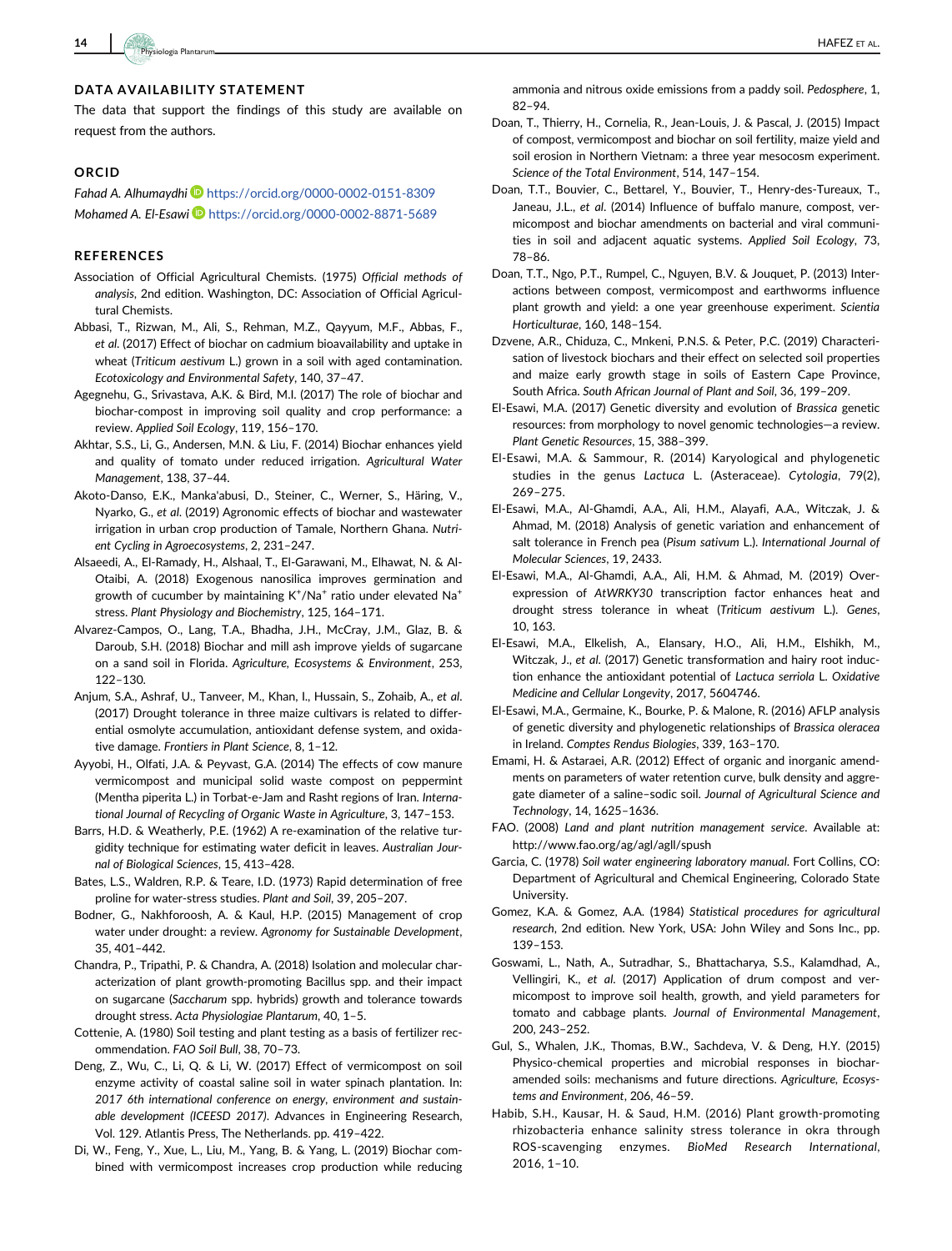- Hafez, E., Omara, A.E.D. & Ahmed, A. (2019) The coupling effects of plant growth promoting rhizobacteria and salicylic acid on physiological modifications, yield traits, and productivity of wheat under water deficient conditions. Agronomy, 9, 524.
- Hafez, E.M., Alsohim, A.S., Farig, M., Omara, A.E.D., Rashwan, E. & Kamara, M.M. (2019) Synergistic effect of biochar and plant growth promoting rhizobacteria on alleviation of water deficit in Rice plants under salt-affected soil. Agronomy, 12, 847.
- Hafez, E.M. & Gharib, H.S. (2016) Effect of exogenous application of ascorbic acid on physiological and biochemical characteristics of wheat under water stress. International Journal of Plant Production, 10, 579–596.
- Hafez, E.M., Ragab, A.Y. & Kobata, T. (2014) Water-use efficiency and ammonium-N source applied of wheat under irrigated and desiccated conditions. International Journal of Plant & Soil Science, 3, 1302–1316.
- Hafez, E.M. & Seleiman, M.F. (2017) Response of barley quality traits, yield and antioxidant enzymes to water-stress and chemical inducers. International Journal of Plant Production, 11, 477–490.
- Ibrahim, M.M., Mahmoud, E.K. & Ibrahim, D.A. (2015) Effects of vermicompost and water treatment residuals on soil physical properties and wheat yield. International Agrophysics, 29, 157–164.
- Jackson, M.L. (1958) Soil chemical analysis. Englewood Cliffs, NJ: Prentice Hall.
- Joshi, S.J., Geetha, S.J. & Desai, A.J. (2015) Characterization and application of biosurfactant produced by Bacillus licheniformis R2. Applied Biochemistry and Biotechnology, 177, 346–361.
- Kaya, C., Tuna, L. & Higgs, D. (2006) Effect of silicon on plant growth and mineral nutrition of maize grown under water-stress conditions. Journal of Plant Nutrition, 29, 1469–1480.
- Kheir, A.S., Abou elsoud, H.M., Hafez, E.M. & Ali, O.A. (2019) Integrated effect of nano-Zn, nano-Si, and drainage using crop straw-filled ditches on saline sodic soil properties and rice productivity. Arabian Journal of Geosciences, 12, 471.
- Klute, A. (1986) Methods of soil analysis. Part 1: Physical and mineralogical properties. Monograph 9, 2nd edition. Madison, WI: American Society of Agronomy.
- Lehmann, J., Rillig, M.C., Thies, J., Masiello, C.A., Hockaday, W.C. & Crowley, D. (2011) Biochar effects on soil biota—a review. Soil Biology and Biochemistry, 9, 1812–1836.
- Li, Z., Song, Z., Singh, B. & Wang, H. (2019) The impact of crop residue biochars on silicon and nutrient cycles in croplands. Science of the Total Environment, 659, 673–680.
- Luo, X., Liu, G., Xia, Y., Chen, L., Jiang, Z., Zheng, H., et al. (2017) Use of biocharcompost to improve properties and productivity of the degraded coastal soil in the Yellow River Delta, China. Journal of Soils and Sediments, 3, 780–789.
- Machado, R.M.A. & Serralheiro, R.P. (2017) Soil salinity: effect on vegetable crop growth. Management practices to prevent and mitigate soil salinization. Horticulturae, 3, 30.
- Mousa, N.A., Siaguru, P., Wiryowidagdo, S. & Wagih, M.E. (2007) Evaluation and selection of elite clonal genotypes of the sweet crop licorice (Glycyrrhiza glabra) in a new environment. Sugar Tech, 9, 83–94.
- Munns, R. & Tester, M. (2008) Mechanisms of salinity tolerance. Annual Review of Plant Biology, 59, 651–681.
- Nakano, Y. & Asada, K. (1981) Hydrogen peroxide is scavenged by ascorbate specific peroxidase in spinach chloroplasts. Plant & Cell Physiology, 5, 867–880.
- Noman, A., Ali, S., Naheed, F., Ali, Q., Farid, M., Rizwan, M., et al. (2015) Foliar application of ascorbate enhances the physiological and biochemical attributes of maize (Zea mays L.) cultivars under drought stress. Archives of Agronomy and Soil Science, 61, 1659–1672.
- Odesola, I.F. & Owoseni, T.A. (2010) Small scale biochar production technologies: a review. Journal of Emerging Trends in Engineering and Applied Sciences, 2, 151–156.
- Omondi, M.O., Xia, X., Nahayo, A., Liu, X., Korai, P.K. & Pan, G. (2016) Quantification of biochar effects on soil hydrological properties using meta-analysis of literature data. Geoderma, 274, 28–34.
- Oppong, D.E., Yakubu, A., Darrah, Y.O.K., Arthur, E., Manevski, K., Sabi, E. B., et al. (2019) Impact of rice straw biochar and irrigation on maize yield, intercepted radiation and water productivity in a tropical sandy clay loam. Field Crops Research, 243, 107628.
- Osakabe, Y., Osakabe, K., Shinozaki, K. & Tran, L.P. (2014) Response of plants to water stress. Frontiers in Plant Science, 5, 1–19.
- Page, A.L. (1982) Methods of soil analysis. Part 1: Physical properties, and Part 2: Chemical and microbiological properties, 3rd edition. Madison, WI: American Society of Agronomy.
- Parihar, P., Singh, S., Singh, R., Singh, V.P. & Prasad, S.M. (2015) Effect of salinity stress on plants and its tolerance strategies: a review. Environmental Science and Pollution Research, 22, 4056–4075.
- Qadir, M., Quillérou, E., Nangia, V., Murtaza, G., Singh, M., Thomas, R.J., et al. (2014) Economics of salt-induced land degradation and restoration. Natural Resources Forum, 38, 282–295.
- Ramlow, M., Foster, E., Del, G.S. & Cotrufo, M. (2019) Broadcast woody biochar provides limited benefits to deficit irrigation maize in Colorado. Agriculture, Ecosystems & Environment, 269, 71–81.
- Ramzani, P.M.A., Khan, W.U.D., Iqbal, M., Kausar, S., Ali, S., Rizwan, M., et al. (2016) Effect of different amendments on rice (Oryza sativa L.) growth, yield, nutrient uptake and grain quality in Ni-contaminated soil. Environmental Science and Pollution Research, 23, 18585–18595.
- Rao, M.V., Paliyath, C., Ormrod, D.P., Murr, D.P. & Watkins, C.B. (1997) Influence of salicylic acid on  $H_2O_2$  production, oxidative stress and  $H_2O_2$ -metabolizing enzymes: salicylic acidmediated oxidative damage requires  $H_2O_2$ . Plant Physiology, 115, 137-149.
- Rehman, M.Z., Rizwan, M., Sabir, M., Shahjahan, A.S. & Ahmed, H.R. (2016) Comparative effects of different soil conditioners on wheat growth and yield grown in saline-sodic soils. Sains Malaysiana, 45, 339–346.
- Seilsepour, M. & Rashidi, M. (2008) Prediction of soil cation exchange capacity based on some soil physical and chemical properties. World Applied Sciences Journal, 3, 200–205.
- Shah, S., McKenzie, B., Gaunt, R., Marshall, A.D., Rathke, S., Laird, D., et al. (2017) Impacts of fresh and aged biochars on plant available water and water use efficiency. Geoderma, 307, 114–121.
- Siddiqui, M.H., Al-Khaishany, M.Y., Al-Qutami, M.A., Al-Whaibi, M.H., Grover, A., Ali, H.M., et al. (2015) Response of different genotypes of faba bean plant to drought stress. International Journal of Molecular Sciences, 16, 10214–10227.
- Song, X.C., Liu, M.Q., Wu, D., Qi, L., Ye, C.L., Jiao, J.G., et al. (2014) Heavy metal and nutrient changes during vermicomposting animal manure spiked with mushroom residues. Waste Management, 34, 1977–1983.
- Sparks, D.L., Page, A.L. & Helmke, P.A., (1996) Methods of Soil Analysis: Chemical Methods. Part 3. Madison, Wisconsin: American Society of Agronomy.
- Tardieu, F., Parent, B., Caldeira, C.F. & Welcker, C. (2014) Genetic and physiological controls of growth under water deficit. Plant Physiology, 164, 1628–1635.
- Tari, A.F. (2016) The effects of different deficit irrigation strategies on yield, quality, and water-use efficiencies of wheat under semi-arid conditions. Agricultural Water Management, 167, 1–10.
- Temmingho, E.J.M. & Houba, V.J.G. (2004) Plant analysis procedures, 2nd edition. London: Kluwer Academic Publishers.
- United States Department of Agriculture. (1954) Diagnosis and improvement of saline and alkali soils. Agriculture Handbook No. 60. Washington, DC: United States Department of Agriculture.
- Vwioko, E., Adinkwu, O. & El-Esawi, M.A. (2017) Comparative physiological, biochemical and genetic responses to prolonged waterlogging stress in okra and maize given exogenous ethylene priming. Frontiers in Physiology, 8, 632.